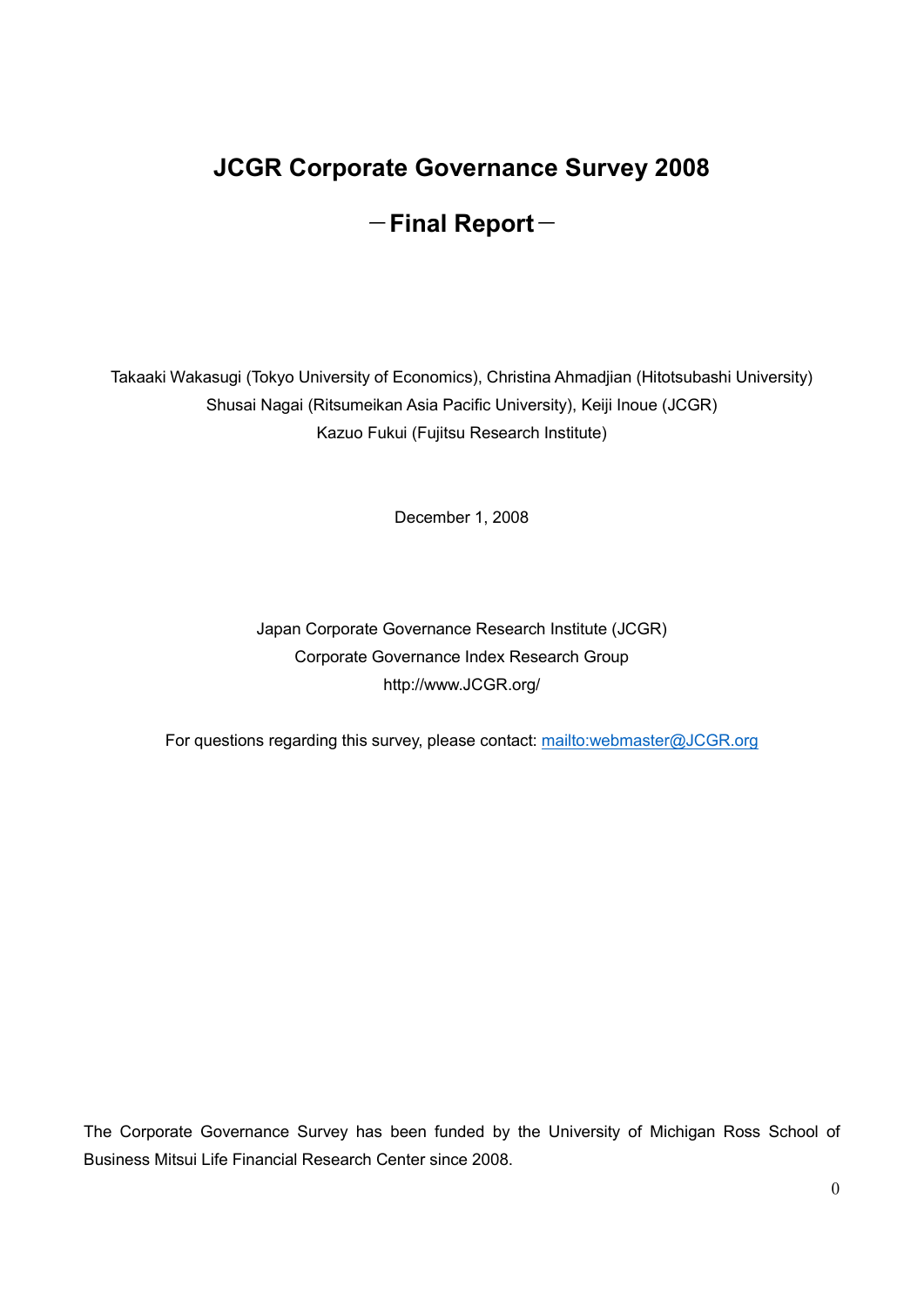## PART ONE Summary and Recommendations

#### I. Outline of the Survey

The objective of corporate governance is to assure long-term corporate performance by establishing a system that makes management accountable for achieving corporate goals. A good corporate governance system leads to excellent corporate performance because it brings out superior management.

The framework of joint-stock company requires shareholders to take responsibility for the companies in the form of exercising their voting right. In the face of the business environment of the 21st century, with its intensifying global competition and rapid technological change, shareholders have made efforts to enhance the ability of the board of directors to monitor the management by electing independent directors at the shareholders' meeting in the past decade. Hence, a corporate governance system that separates execution by managers (management) and monitoring by the board of directors (governance) has been spreading around the world. Even in Japan, the Commercial Code was revised to allow firms beginning in April 2003 to either introduce a new corporate governance system, called the Board with Committees, or maintain the existing system of statutory corporate auditors. In May 2005, the Companies Act was newly established and took effect with the aim to strengthen corporate governance by introducing two types of basic governance system for large public companies (companies with committees and companies with board of corporate auditors).

Since 2002, the Corporate Governance Index Group of the Japanese Corporate Governance Research Institute has conducted an annual survey of corporate governance of all firms listed on the First Section of the Tokyo Stock Exchange. This survey assesses how close a firm's corporate governance adheres to this desirable state of separation between management and governance and reports the results for each firm in terms of the JCGIndex.

Between August and October 2008, we surveyed Tokyo Stock Exchange First Section Firms. While the number of the respondents had steadily increased before, it decreased to 252 firms (14.7% of the total) this year from 311 firms (18.0%) of the last year. Nonetheless, 45 firms responded to our survey for the first time, this year, reflecting a solid interest in corporate governance. One firm is omitted for analysis because it was downgraded to the Second Section of the Tokyo Stock Exchange during the analysis. The results of our analyses of the relationship between the JCGIndex and performance were generally similar to results of previous years: high JCGIndex companies enjoy superior performance, as measured by higher ROA and ROE; however, unlike in the past results, low JCGIndex firms present higher return on common stock than high JCGIndex firms.

Still, it would be fair to conclude from the findings of the JCGIndex surveys from 2002 to 2008 that there is a positive correlation between the JCGIndex and corporate performance, implying that a corporate governance system that separates governance and management is the best model in today's business environment. We hope that the JCGIndex and the results of our analyses will be used by both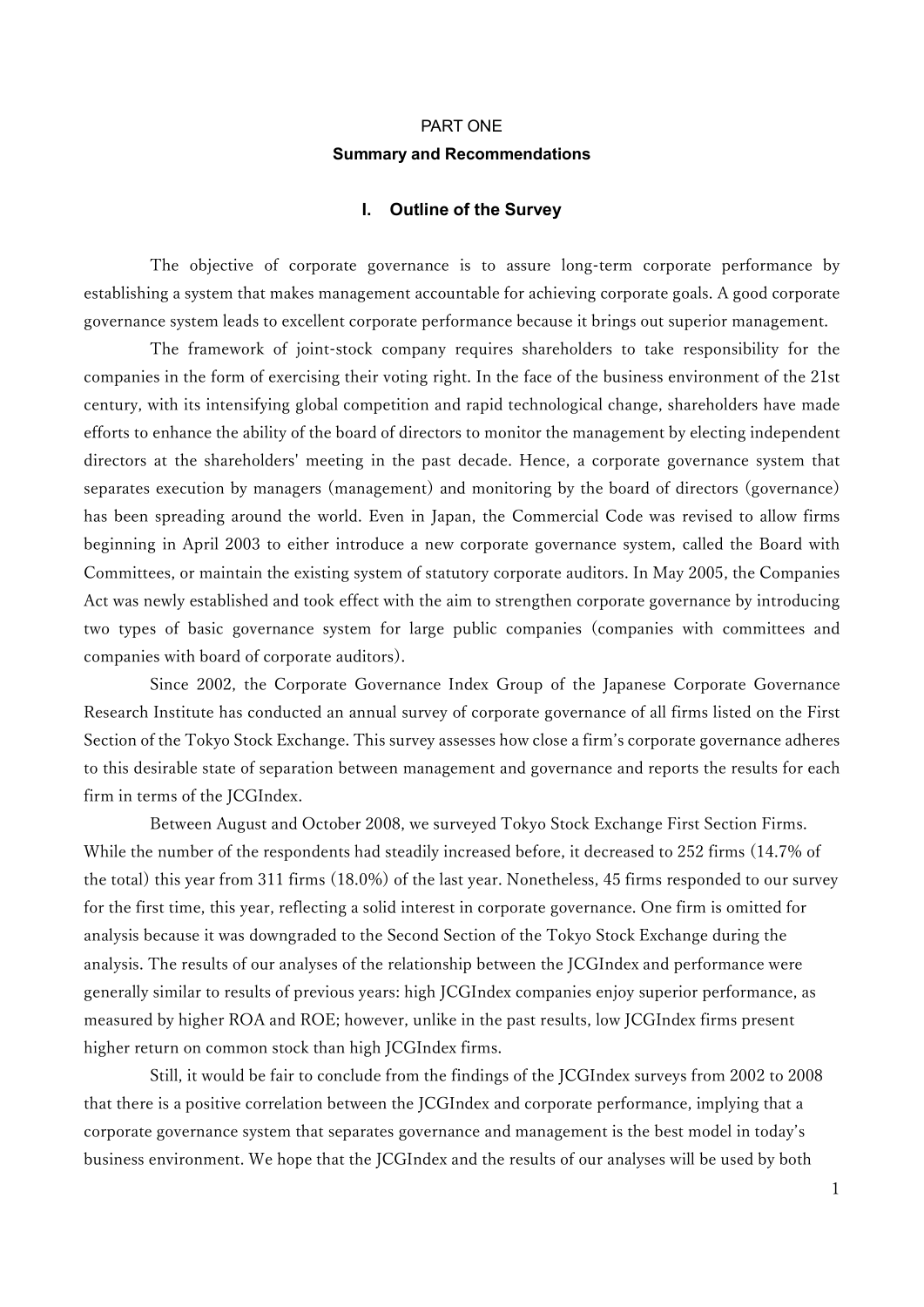investors and managers and will be useful in promoting continued corporate governance reform in Japan. We are very grateful to the companies that responded to this survey.

Since we started the survey, the environment surrounding the Japanese companies has been drastically changing: Revision of the Companies Act and Financial Instruments and Exchange Act, ever more globalization, etc. To address these changes, this time too, we modified questions, options, and proportions. Knowing that making changes every year is undesirable with regard to the survey's consistency, we strongly believe that handling with the perpetually changing environment is much more important. Therefore, a company's JCGIndex may increase or decrease by about 10 points. We would appreciate your understanding.

#### II. Seven Important Results

#### 1. Response rate indicates a continued increase in interest in corporate governance

From August to November 2008, the Japan Corporate Governance Research Institute surveyed all firms listed on the First Section of the Tokyo Stock Exchange (1,719 firms as of July 29, 2008), and received responses from 252 firms. Survey questions were based on the "JCGR Corporate Governance Principles." The JCGIndex is based on these questions.

This is the seventh consecutive year that we have carried out the survey, to which a cumulative total of 1981 companies have responded. In 2002, we received responses from 159 firms. In 2003, 201 firms responded, 129 for the first time. In 2004, 341 firms responded, 189 for the first time. In 2005, 405 firms responded, 112 for the first time. In 2006, 312 firms responded, 70 for the first time. In 2007, 311 firms responded, 71 for the first time. In 2008, 45 firms responded for the first time. Over the past seven years, we have received responses from 778 firms (equal to 44% of the firms currently listed on the First Section). Of the 252 firms that responded to the survey this year, one is omitted for analysis because it was downgraded to the Second Section of the Tokyo Stock Exchange during the analysis.

#### 2. Characteristics of the responding firms: Large firms with high performance

Firms that responded to the survey tended to be very large. The average size of assets, sales, and number of employees of responding firms (averaged over 2003-2007) was more than twice the size of the average listed firm. The performance of responding firms was also higher than the average for listed firms. ROA of responding firms was 6.80%, compared to 6.42% for all listed firms: ROE was 7.66% versus 7.26%, and return on common stock was 16.09% versus 14.99%.

#### 3. Distribution of the JCGIndex: Increased average score but wide range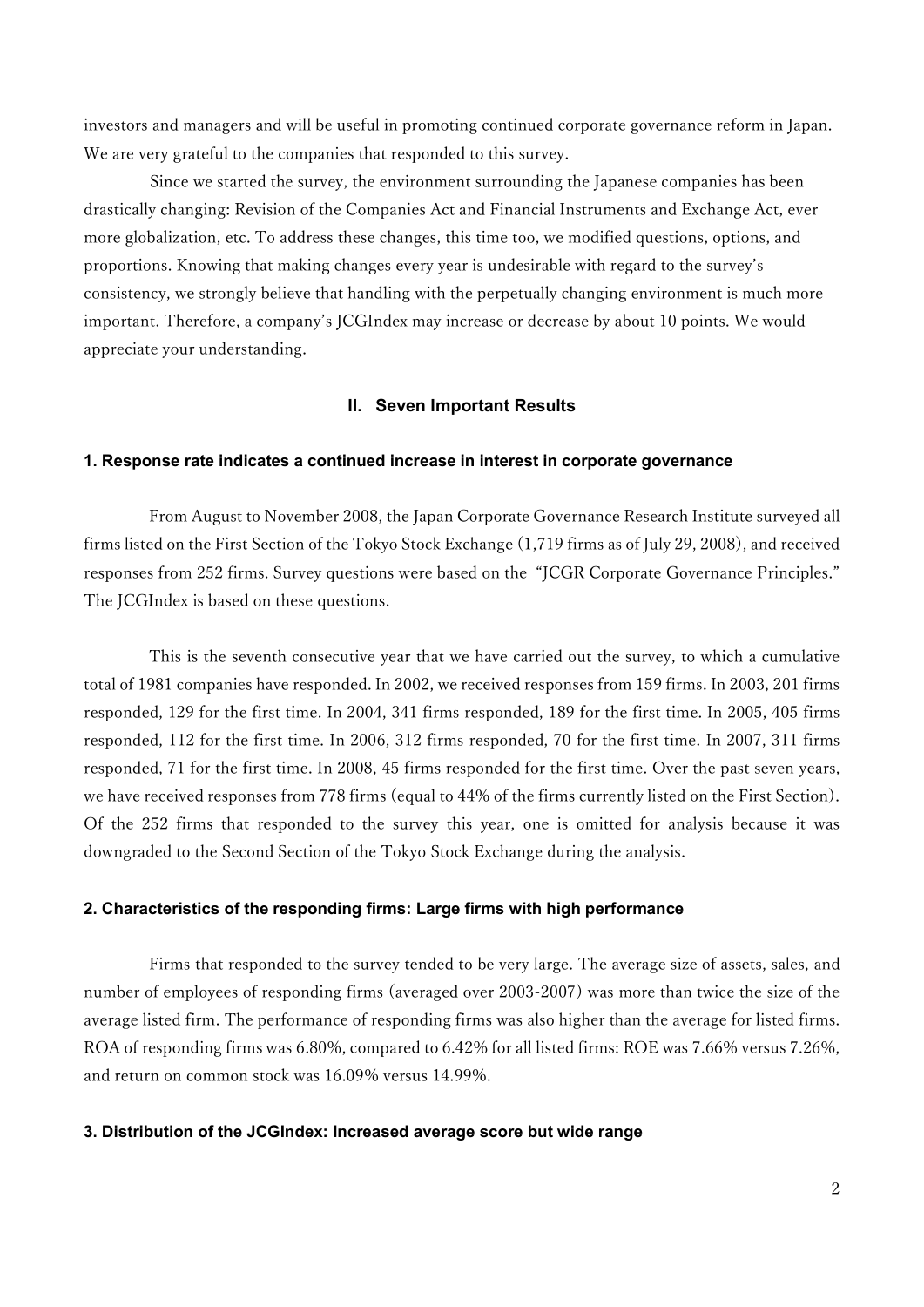This year, the average JCGIndex for the 251 responding firms is 51.9 (standard deviation 13.2), compared to an average of 49.4 (standard deviation 13.5) for last year.

Now that matters concerning takeover bids are discussed from the viewpoint of interest of shareholders, it is fair to say that the state of corporate governance in Japan continues to advance. However, the average JCGIndex is 51.9 points, only slightly greater than one half of the total of 100 possible points, and from this it can be concluded that the state of corporate governance in most Japanese firms is far from the ideal state of our governance model.

The range between the highest and lowest JCGIndex firms is quite large, as in the previous years. This year, the highest JCGIndex was 85 and the lowest was 22. Last year, the highest JCGIndex was 89 and the lowest 17. The standard deviation slightly decreased to 13.2 from the previous 13.5.

## 4. Average points by category: Governance reform is unbalanced

The JCGIndex is the sum of the points in 4 separate categories (Cg1, Cg2, Cg3, Cg4). Categories Ⅰ and Ⅱ are related to corporate governance system, and Ⅲ and Ⅳ are about corporate management system.

The following table reports the average points in each category for the 251 responding firms. The better results in Categories I to III than last year pushed up the average of the JCGIndex. However, while in Categories III and IV, firms on average achieved over 50% of all possible points, the achievement rates for Categories I and II were far lower.

As a whole, firms have focused on corporate management reform after 'the Decade Lost', and have improved management systems and disclosure. In contrast, reform in the essence of governance, which is CEO accountability and board function, has not progressed as far.

| Category                                            | Mean/point allocated | Percent expression |
|-----------------------------------------------------|----------------------|--------------------|
|                                                     | (A)                  | of $(A)$           |
| I Corporate objectives and CEO responsibility       | 10.6/28              | 37.9% (36.9%)      |
| II Structure and function of board of directors     | 10.7/25              | 42.8% (35.9%)      |
| III Management system                               | 17.2/27              | 63.7% (61.7%)      |
| IV Transparency and communication with shareholders | 13.4/20              | 67.0% (67.3%)      |

(note) results from last year's survey are in parentheses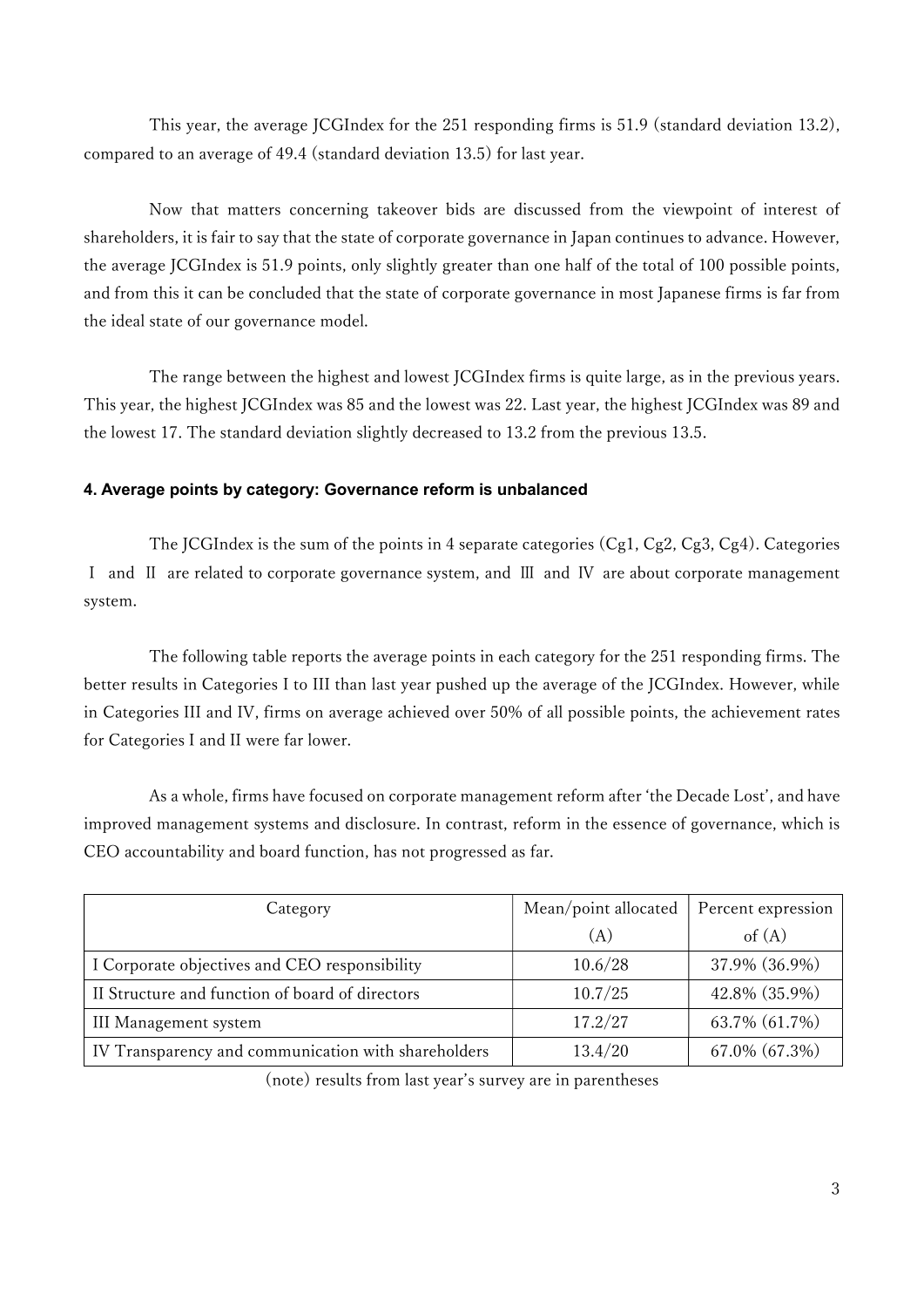#### 5. Characteristics of high and low JCGIndex firms

To compare the characteristics of high and low JCGIndex firms and to examine the relationship between the JCGIndex and corporate performance, we constructed two groups: high and low JCGIndex firms. The high JCGIndex group consists of the 38 firms with a JCGIndex of 66 or more points (over one standard deviation above the mean) and the low JCGIndex group consists of the 39 firms with a JCGIndex of 38 or less (over one standard deviation below the mean). JCGR regards companies in the high JCGIndex group as companies with good governance.

#### (1) Characteristics of high and low JCGIndex firms: The percentage of foreign ownership is higher

The average percentage of shares held by foreigners in the high JCGIndex group is 30.9%, while the average for responding firms is 21.7%, and the average for low JCGIndex firms is even lower at 12.7%. Every year, our survey has illustrated that companies with good governance generally enjoy strong performance. It is not certain whether good governance defines high foreign ownership or vice versa.

There is no statistically significant difference in the average age of the CEO between high JCGIndex firms (61.7) and low JCGIndex firms (61.6).

#### (2) High JCGIndex firms are bigger

The total assets, sales, and number of employees are over 10 times greater in the high JCGIndex firms than the low JCGIndex firms.

#### (3) High JCGIndex firms are strong in all aspects of corporate governance

High JCGIndex firms have achieved high points in all four categories, indicating that a high JCGIndex cannot be achieved with high scores in only one or two categories.

|                     | Category 1 | Category II | CategoryIII | Category <sub>IV</sub> |
|---------------------|------------|-------------|-------------|------------------------|
| High JCGIndex firms | 16.I       | 9.8         | 20.8        | 16.9                   |
| Low JCGIndex firms  | 6.o        | 5.6         | l2.3        | 9.0                    |

The JCGIndex captures the complete picture of a company's corporate governance capabilities and is not determined by single category.

#### 6. JCGIndex and firm performance: A clear relationship

The objective of corporate governance is to assure excellent corporate performance. Is there really a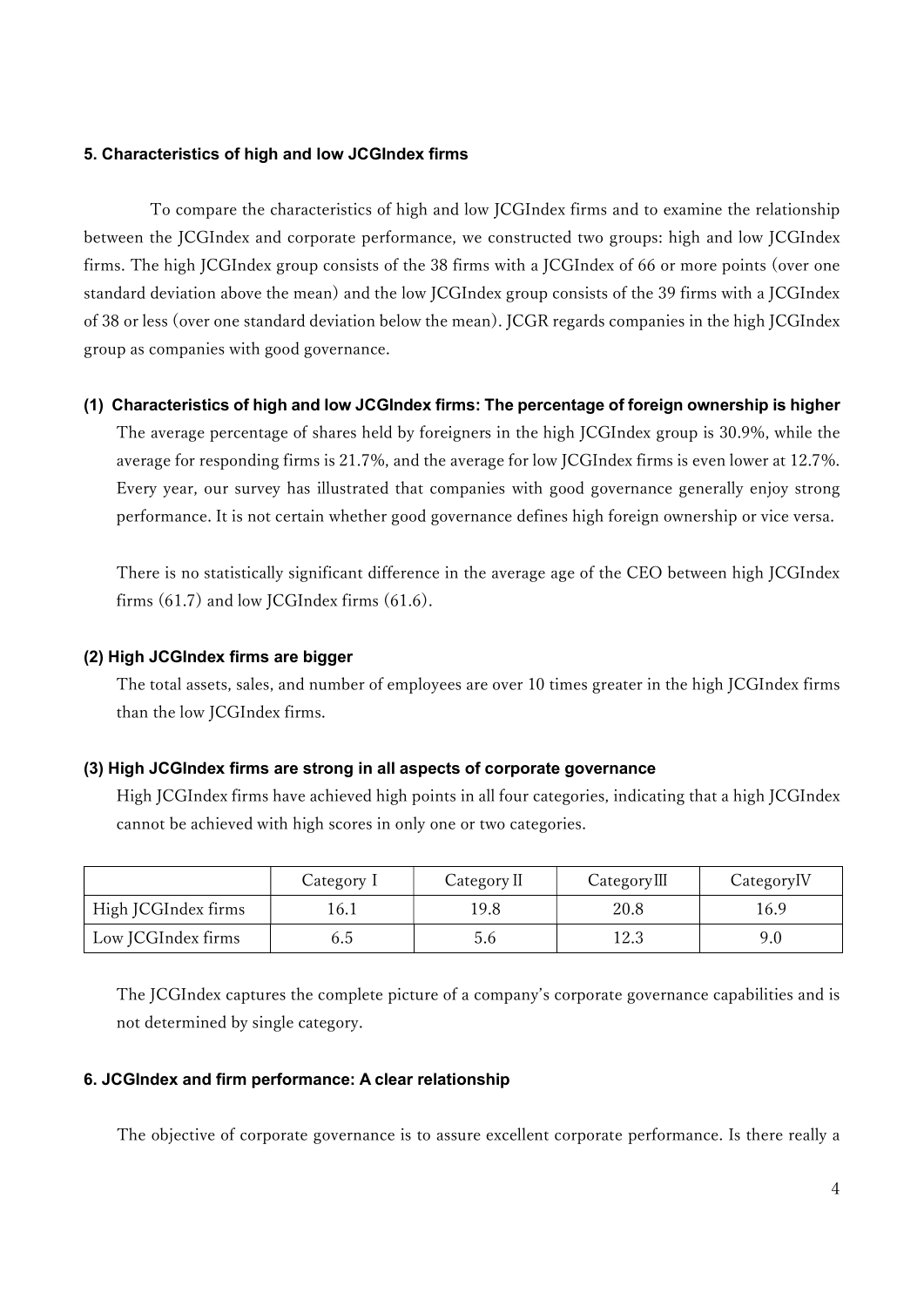relationship between corporate governance and corporate performance? In the 2008 JCGIndex survey, as well as in surveys for previous years, we found a close relationship between the two.

## (1) High JCGIndex firms enjoy superior performance on most dimensions

Based on 5-year averages, ROA (7.20% versus 7.00%) and ROE (8.91% versus 7.12%) are higher in the high JCGIndex firms than in the low JCGIndex firms. However, return on common stock was lower in the high JCGIndex firms than in the low JCGIndex firms, both the 3-year average (15.02% versus 15.76%) and the 5-year average (14.17% versus 20.01%).

## (2) The rate of growth in employment is higher in the high JCGIndex firms

Based on the 3-year average (2005-2007) of growth of employment, high JCGIndex firms have a lower growth rate than low JCGIndex firms (5.68% versus 5.98%). In the past 6 surveys, high JCGIndex firms had a higher growth rate than low JCGIndex firms. We need to examine each company's employment growth rate to identify the reason of this reversal.

While it is often said that in order to increase profits it is necessary to sacrifice employment, our past results suggest that high JCGIndex companies are establishing high performance without cutting costs through reducing employment.

## 7. Relationship between each category and performance: Strongest for structure and function of the board of directors and transparency and communication with shareholders

To determine whether or not there was a similar relationship between performance and each of the categories of the JCGIndex, we constructed high and low JCGIndex groups in each of the 4 categories, choosing the firms with points of one standard deviation above the mean or one standard deviation below the mean for each of the categories. In the surveys for previous years, the groups with high points in each category had higher performance (averaged over the past 5 years) than firms with low points. This year, however, we found no clear differences across categories in the relationship to performance. Still, points in Categories II (board of directors) and IV (transparency) seem to be relevant for performance.

The generally positive relationship between the JCGIndex as a whole and performance explained above indicates that corporate governance is not a question of a single category, but rather, of all the categories taken together.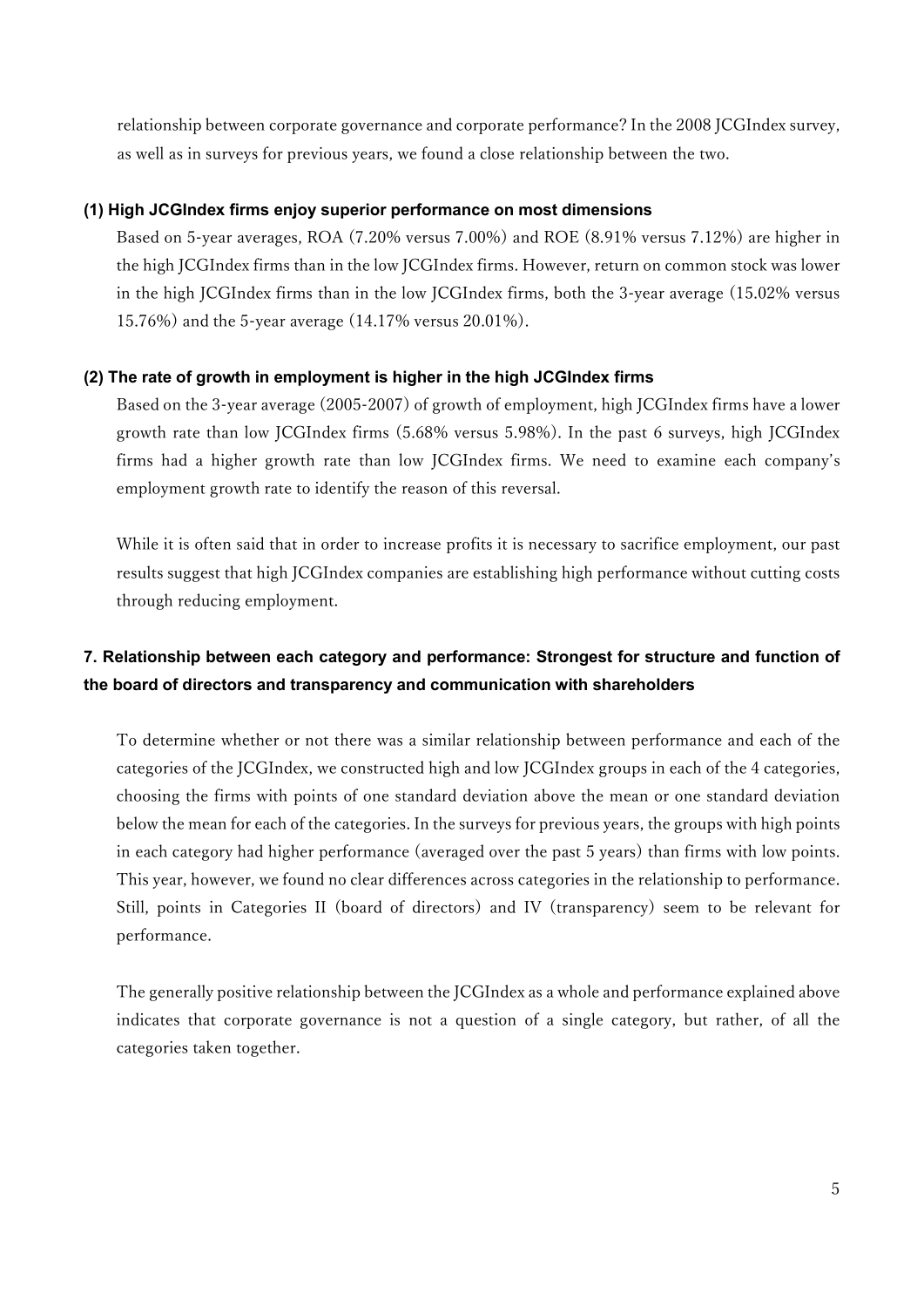#### III. Recommendation

#### <Conclusion: Corporate governance reform is key to the revival of the Japanese economy>

The JCGR surveys over the past 7 years have demonstrated that corporate governance is strongly related to corporate performance. Although the response rate of the survey has not been high in any given year, we have received 1,981 responses for 778 distinct firms, and each year shows a similar relationship between JCGIndex and performance (although there are a few exceptions). Based on this, we feel that it is appropriate to conclude that corporate governance reform is a necessary condition for Japanese firms to compete in the 21st century business environment. We hope that investors and managers will use the JCGIndex to promote corporate governance reform.

Investors are particularly important to governance reform. From the perspective of managers, there is not much incentive to promote corporate governance, as corporate governance reform makes them more accountable for corporate performance. For investors, on the other hand, corporate governance reform has a close relationship to the improvement of the performance of their investment, and therefore, they have a strong incentive to push for reform. This is especially true for institutional investors, who manage such a large share of investment capital today.

As investors become more aware of the importance of corporate governance reform, shareholder activism, including exercise of voting rights and establishment of governance funds, will increase. We hope that the JCGIndex will be used as an important weapon in these activities. For this reason, in 2004, we started to ask all responding companies to disclose their JCGIndex results. As part of the survey, we ask firms to give us permission to disclose their name if they were in the top 50% of the JCGIndex. Fortunately, most of the companies have answered "yes." Thus, we have been able to report a list of the top 50% JCGIndex firms, as well as a list of all responding companies. We are very impressed by the courage of firms that permitted the disclosure of their names and are very grateful to them. We hope that firms and investors will find many uses for the JCGIndex.

| Toshiba Corp. (*)               | 85 | **************                        | 68 |
|---------------------------------|----|---------------------------------------|----|
| Daiwa Securities Group Inc. (*) | 83 | Kao Corp.                             | 67 |
| Sony Corp. (*)                  | 81 | Hitachi Information Systems, Ltd. (*) | 67 |
| Sumida Corp. (*)                | 81 | Santen Pharmaceutical Co., Ltd.       | 66 |
| Aeon Co., Ltd. $(*)$            | 81 | Terumo Corp.                          | 66 |
| Sojitz Corp.                    |    | Tokyo Electron Ltd.                   | 66 |

#### 【Appendix】Firms with 60 or higher JCGIndex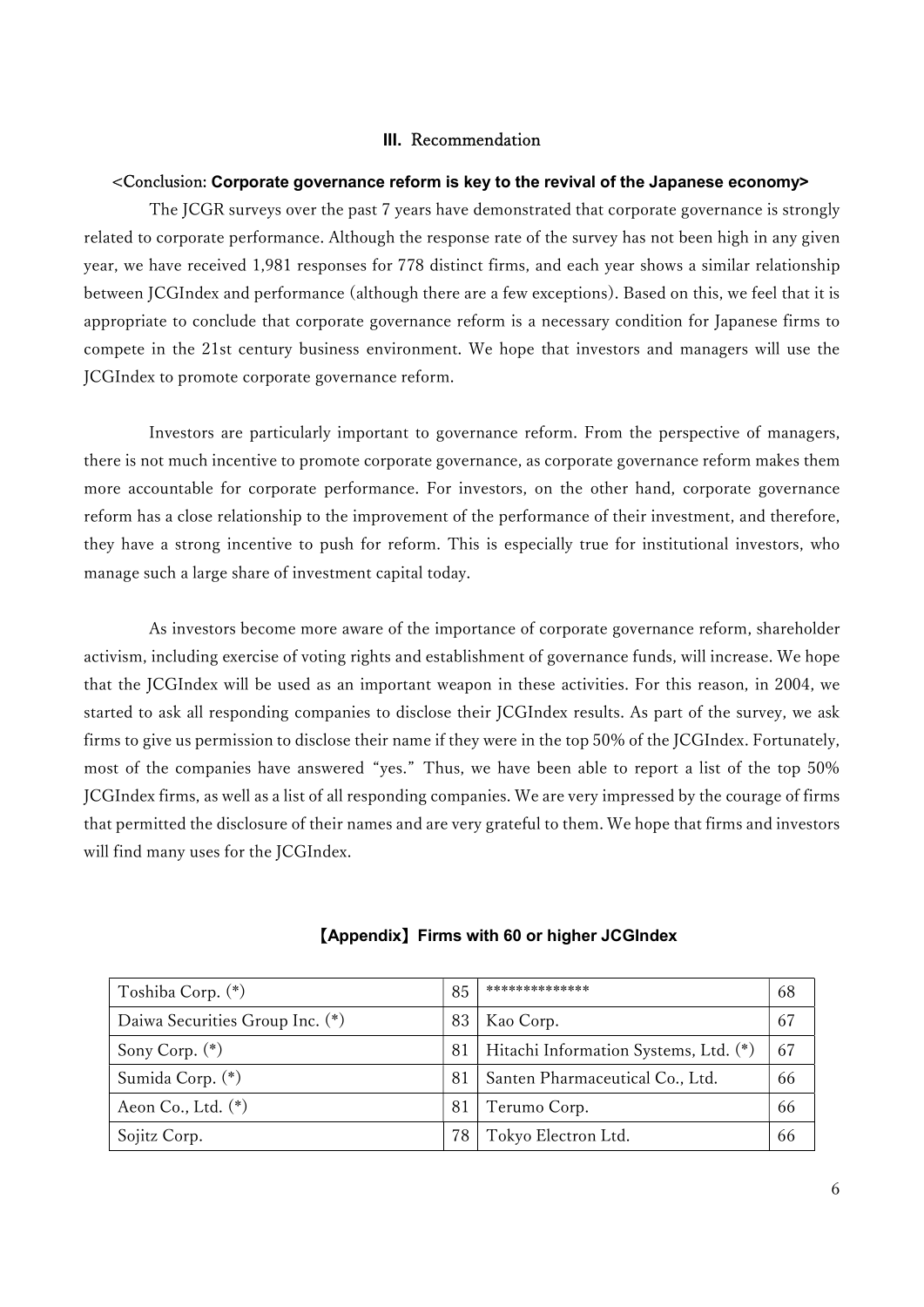| Teijin Ltd.                       | 77 | Showa Denko K. K.                  | 65 |
|-----------------------------------|----|------------------------------------|----|
| Omron Corp.                       | 77 | Ube Industries, Ltd.               | 65 |
| Nissen Holdings Co., Ltd.         | 77 | TDK Corp.                          | 65 |
| Parco Co., Ltd. $(*)$             | 77 | Marubeni Corp.                     | 65 |
| Benesse Corp.                     | 77 | Sumitomo Corp.                     | 65 |
| Asahi Breweries, Ltd.             | 76 | Meitec Corp.                       | 65 |
| Eisai Co., Ltd. (*)               | 76 | **************                     | 65 |
| Hitachi, Ltd. (*)                 | 76 | Nidec Corp.                        | 64 |
| Resona Holdings, Inc. (*)         | 76 | Yamaha Motor Co., Ltd.             | 64 |
| Shoei Co., Ltd. (*)               | 75 | Tokyo Gas Co., Ltd.                | 64 |
| Konica Minolta Holdings, Inc. (*) | 75 | ITOCHU Techno-Solutions Corp.      | 63 |
| Mitsubishi Corp.                  | 75 | Yokogawa Electric Corp.            | 63 |
| Asahi Glass Co., Ltd.             | 74 | Taiyo Yuden Co., Ltd.              | 63 |
| Orix Corp. (*)                    | 74 | Takashimaya Co., Ltd.              | 63 |
| Tokio Marine Holdings, Inc.       | 73 | VANTEC Group Holdings Corp.        | 63 |
| **************                    | 73 | **************                     | 63 |
| **************                    | 73 | **************                     | 63 |
| Cosmo Oil Co., Ltd.               | 71 | **************                     | 63 |
| Mitsubishi Electric Corp. (*)     | 71 | **************                     | 63 |
| Anritsu Corp.                     | 71 | Sekisui House, Ltd.                | 62 |
| Ricoh Co., Ltd.                   | 71 | **************                     | 62 |
| Mitsui & Co., Ltd.                | 70 | **************                     | 62 |
| Sompo Japan Insurance Inc.        | 70 | Nippon Mining Holdings, Inc.       | 62 |
| NSK Ltd. $(*)$                    | 69 | Mitsubishi Chemical Holdings Corp. | 61 |
| Japan Wool Textile Co., Ltd.      | 68 | MEC Co., Ltd.                      | 61 |
| **************                    | 68 | Fuji Electric Holdings Co., Ltd.   | 61 |

| The Sumitomo Trust and Banking Co., Ltd. | 61  | Asahi Kasei Corp.          | 60 |
|------------------------------------------|-----|----------------------------|----|
|                                          |     |                            |    |
| East Japan Railway Co.                   | 6 I | Sekisui Chemical Co., Ltd. | 60 |
| Chubu Electric Power Co., Inc.           | 6 I | Advantest Corp.            | 60 |
| **************                           | 6 I | Toyota Tsusho Corp.        | 60 |
| **************                           | 61  | **************             | 60 |

(note) (\*) firms adopting board with committees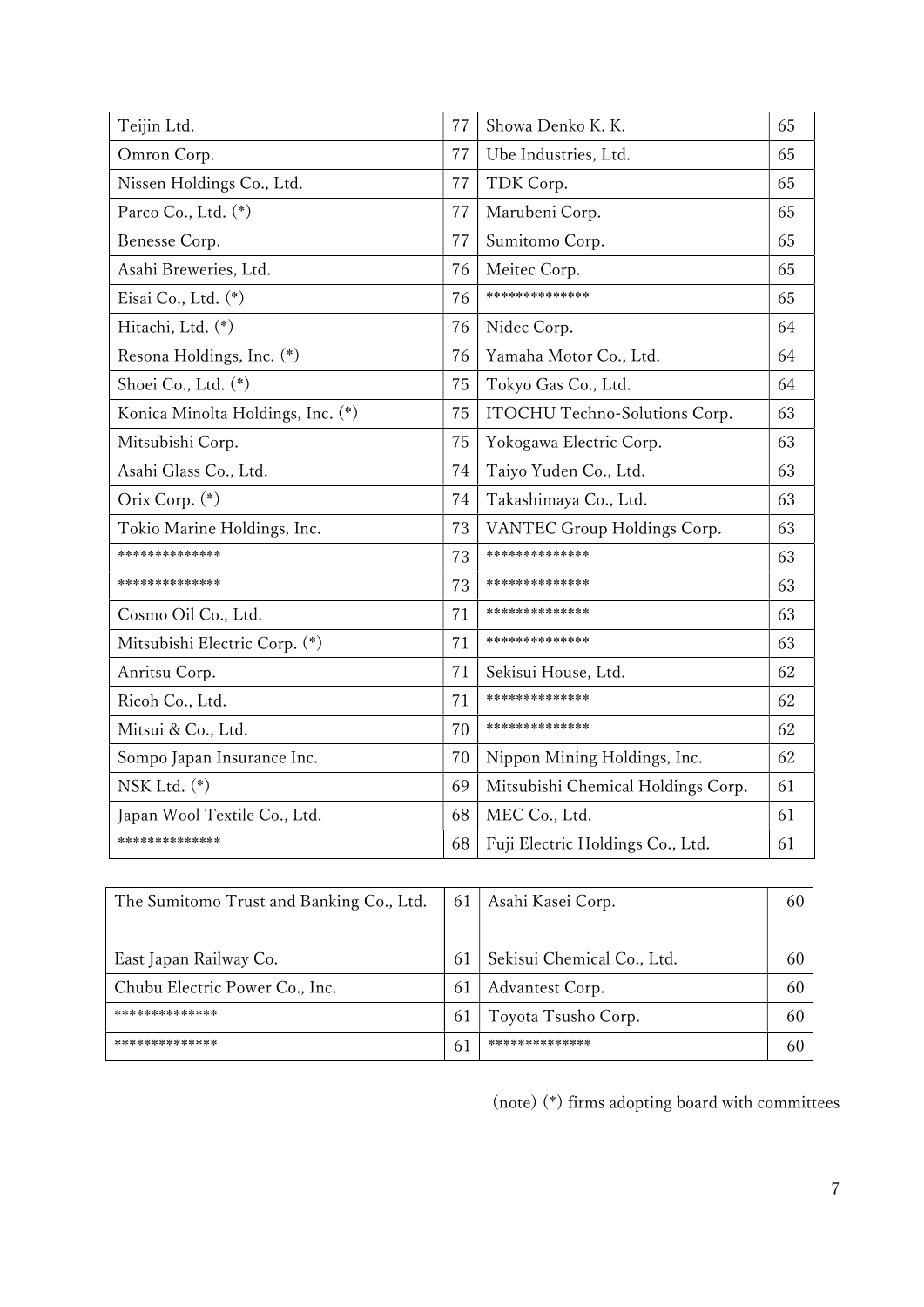## PART TWO I. Outline of JCGIndex survey

#### 1. An overview of the JCGIndex survey

 Between August and October 2008, the Japan Corporate Governance Research Institute (JCGR) sent its seventh annual survey to all Tokyo Stock Exchange First Section firms (1,719 firms as of July 29, 2008). We received responses from 252 firms. The names of these firms are listed in the Appendix. This report omits 1 firm for analysis.

 159 firms responded in 2002, 201 firms in 2003, 341 firms in 2004, 405 firms in 2005, 312 firms in 2006, and 311 firms in 2007. 733 firms responded in one or all of the six years. Of the 252 firms that responded to the survey in 2008, 45 firms responded for the first time. Over the seven years that we have administered the survey, we have received 1,981 responses from a total of 778 firms.

#### 2. The objective of the JCGIndex survey

 The objective of the JCGIndex is to measure the current state of corporate governance in Japanese firms through indexation. We hope that the JCGIndex will help Japanese people to look at Japanese firms in a new light. Furthermore, we hope that the JCGIndex will help the foreign business community better understand the corporate governance situation in Japan. We believe that in the process of responding to the questions in the JCGIndex survey, Japanese companies will gain a deeper understanding of our corporate governance model and hope that the JCGIndex is helpful to Japanese firms in realizing the corporate governance that they desire.

#### 3. About the JCGIndex

 The objective of corporate governance is to give corporate executives a clear goal for corporate performance and to create a system by which they assume responsibility to reach those goals. For this reason, it is important to separate the execution of management (management) by executive officers from the monitoring of management (governance) by the board of directors, and to maintain transparency to shareholders and all stakeholders regarding the state of the corporation.

 The JCGIndex is based on about 50 questions, derived from the "JCGR Corporate Governance Principles." These 50 questions can be divided into the following nine groups:

- 1. governance from the perspective of shareholders
- 2. clear and measurable corporate goals
- 3. a system to assure the responsibility of CEO and top management team for realizing the goals
- 4. an independent board with capability to monitor and motivate management
- 5. systems for managerial decision-making and implementation to achieve performance targets
- 6. risk-management to fulfill compliance, internal control, and social responsibilities
- 7. accountability to shareholders
- 8. provision of appropriate information to shareholders through investor relations activities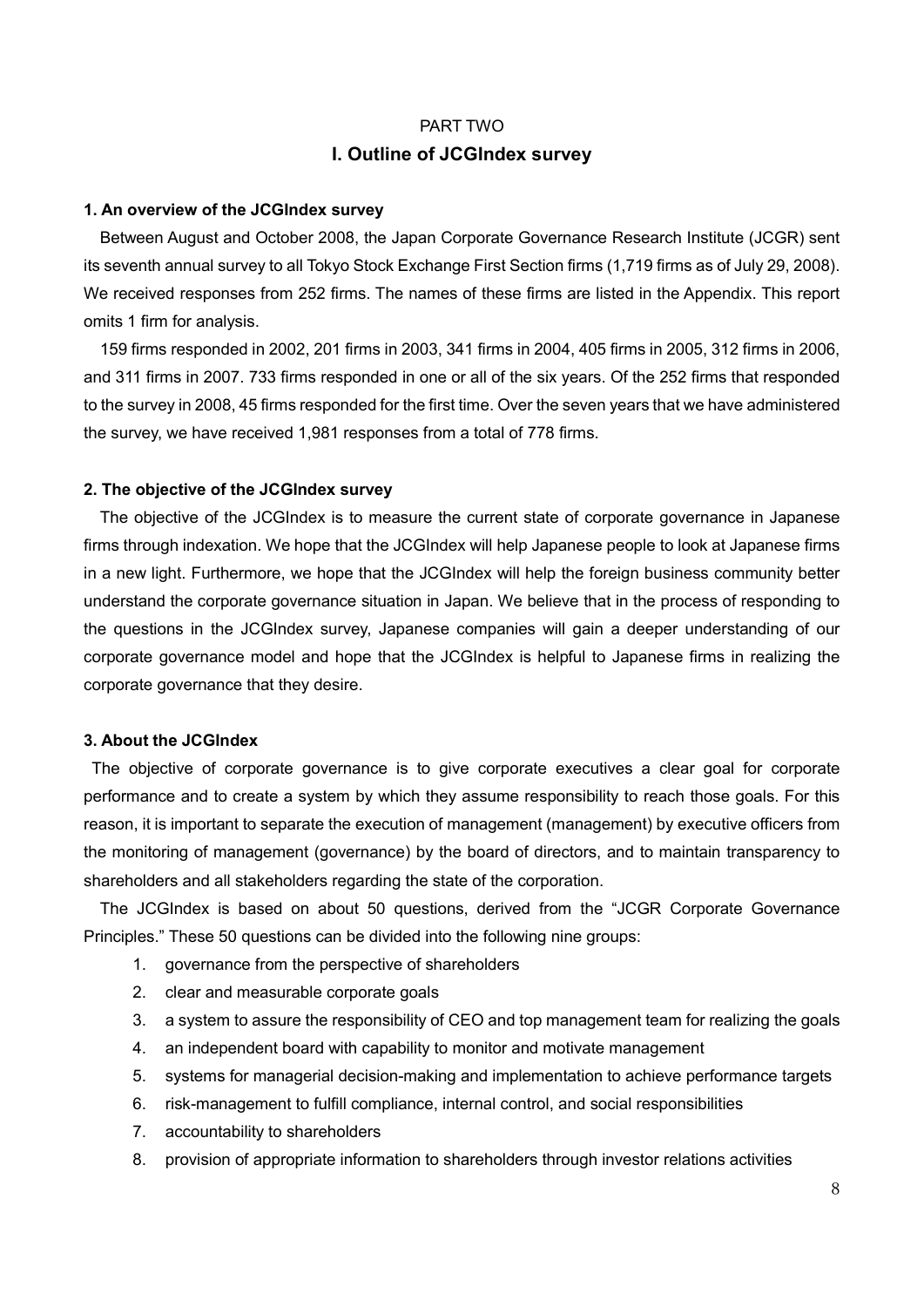9. maintenance of transparency through disclosure to all stakeholders

The 50 questions are further reclassified into the following four categories, and the score for each category is calculated.

I. Corporate objectives and CEO responsibility

II. Structure and function of board of directors

III. Management system

IV. Transparency and communication with shareholders

The JCGIndex is the sum of the four category scores. If all points in all four categories are achieved, a firm receives a JCGIndex of 100. The fewer the points achieved, the closer the JCGIndex is to 0.

## II. Characteristics of responding companies and the JCGIndex

#### 1. A comparison of responding companies to all listed companies

 The 251 responding companies represent 14.3% of the companies listed on the Tokyo Stock Exchange First Section. The table below presents comparisons of financials of responding companies and all listed companies, based on 5-year averages (2003-2007). The averages do not include companies that did not report financials in all five years.

 Companies that responded to the JCGIndex survey were far larger than average in terms of total assets, sales, and number of employees. ROA, ROE, and return on common stock, which are not related to firm size, were larger for responding companies than for the average listed companies and their variance was smaller than that for all listed companies. The differences in these measures of size and performance for responding firms and all listed firms were significant in all cases.

| Total assets     | No of Firms | Mean         | <b>Minimum</b> | Maximum       | Standard deviation |
|------------------|-------------|--------------|----------------|---------------|--------------------|
| All listed firms | 1,444       | 427,624.55   | 2,125.40       | 28,027,986.60 | 1,385,770.00       |
| Responding firms | 226         | 1,121,800.00 | 9,460.20       | 18,845,914.40 | 2,283,420.00       |
|                  |             |              |                |               | (million yen)      |
| Sales            | No of Firms | Mean         | <b>Minimum</b> | Maximum       | standard deviation |
| All listed firms | 1,444       | 390,038.66   | 493.60         | 21,424,105.20 | 1,271,480.00       |
| Responding firms | 226         | 1,088,200.00 | 7,119.00       | 19,001,296.00 | 2,340,390.00       |
|                  |             |              |                |               | (million yen)      |
| <b>ROA</b>       | No of Firms | Mean         | Minimum        | Maximum       | Standard deviation |
| All listed firms | 1,384       | 6.415        | $-14.80$       | 50.21         | 4.83               |
| Responding firms | 218         | 6.804        | $-0.55$        | 27.45         | 4.26               |

## Some performance indicators (Consolidated; 5-year average)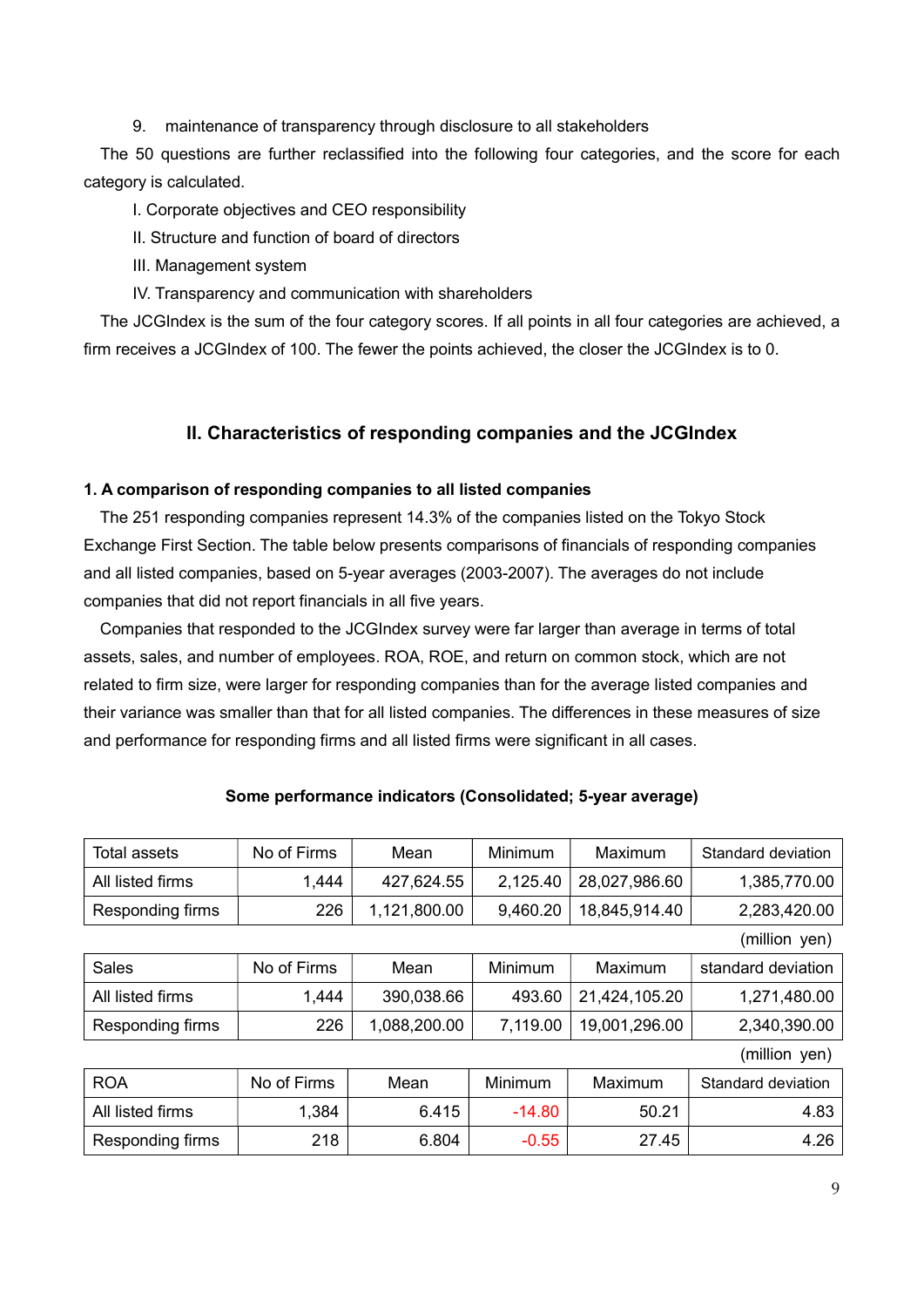|                  |             |           |           |            | (%)                   |
|------------------|-------------|-----------|-----------|------------|-----------------------|
| <b>ROE</b>       | No of Firms | Mean      | Minimum   | Maximum    | Standard deviation    |
| All listed firms | 1,379       | 6.260     | $-109.73$ | 54.24      | 10.51                 |
| Responding firms | 218         | 7.663     | $-16.32$  | 30.80      | 6.05                  |
|                  |             |           |           |            | (%)                   |
| Employees        | No of Firms | Mean      | Minimum   | Maximum    | Standard deviation    |
| All listed firms | 1,443       | 7,352.34  | 15.20     | 331,015.60 | 21,760.00             |
| Responding firms | 226         | 17,626.19 | 114.60    | 331,015.60 | 36,098.09             |
|                  |             |           |           |            | (number of employees) |
| Stock return     | No of Firms | Mean      | Minimum   | Maximum    | Standard deviation    |
| All listed firms | 1,377       | 14.991    | $-33.70$  | 100.80     | 14.47                 |
| Responding firms | 213         | 16.094    | $-9.60$   | 69.30      | 12.80                 |

## (%)

#### 2. Distribution of the JCGIndex

 The JCGIndex for individual companies was distributed widely, ranging from a maximum of 85 to a minimum of 22. Given that the model that JCGR adopts is an ideal one, companies achieving 80 or higher scores effectively achieve a maximum level of corporate governance. Unfortunately, some companies score less than 30; it cannot be helped that they fail to achieve even a minimum level of management, let alone governance.

 The mean JCGIndex is 51.9 (last year, 49.4), the standard deviation is 13.2 (last year, 13.5) with maximum 85 and minimum 22. The number of responding firms is 251.



#### Distribution of JCGIndex

10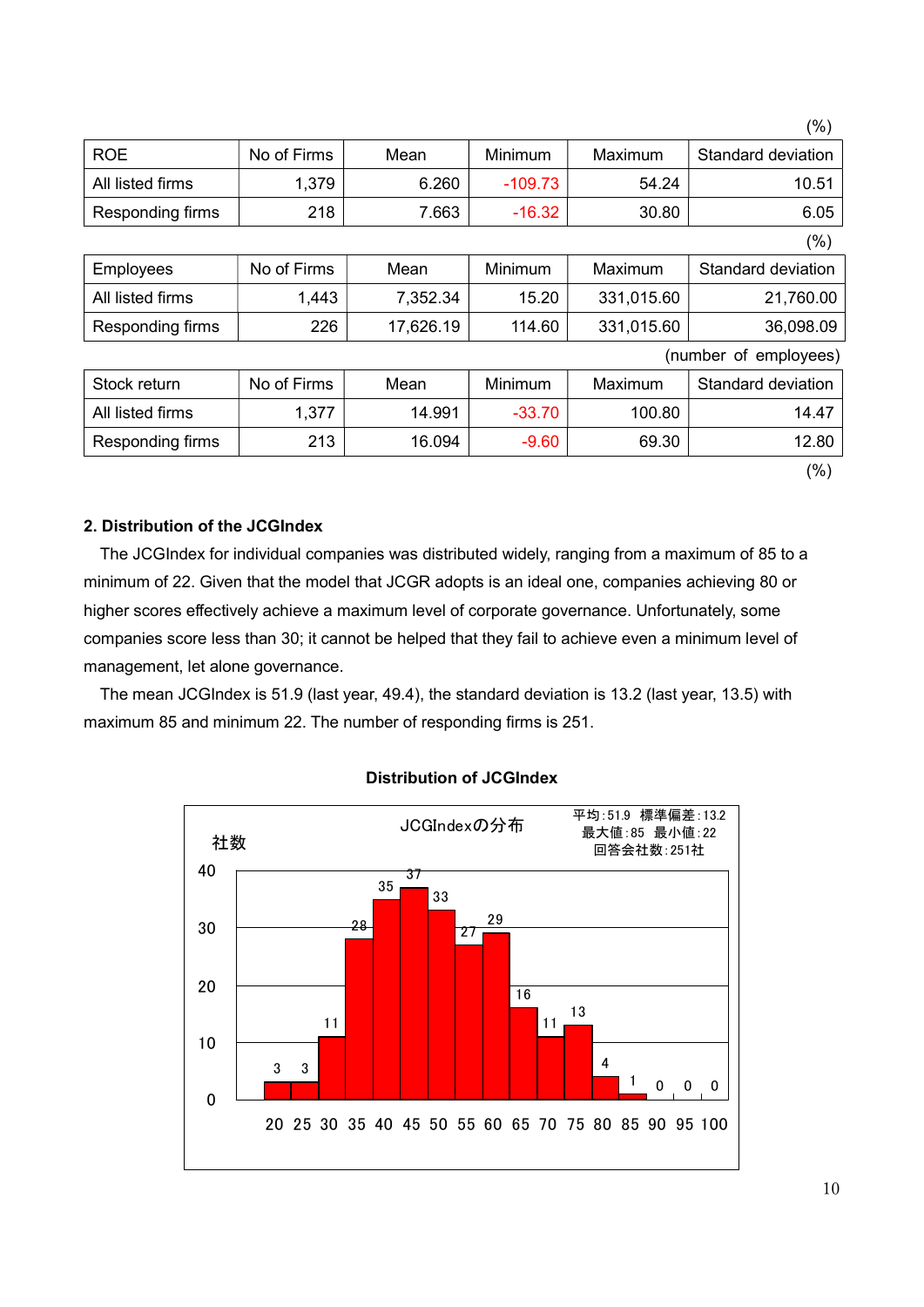(note) The x axis depicts a range of +/- 2.5 around the number indicated. For example, the number 15 depicts a range greater than 12.5 and less than 17.5. Because the JCGIndex is rounded to the nearest integer, the reported range is 13 to 17.

#### 3. Board with three committees and JCGIndex

 In April 2003, the Commercial Code was revised to allow the introduction of the Board with Committees structure. This system was developed into the company with committees' structure, which was introduced by the Companies Act in May 2006 along with the board of corporate auditors' structure. The spirit of this new law, to facilitate the separation of governance by an independent board of directors and management by executive officers, is similar to the JCGR corporate governance principles. In the 21st century business environment, characterized by increasing globalization and rapid technological change, a governance system that ensures transparency, clarifies the responsibility of management for performance, and ensures that management makes its best efforts is critical.

 Although the company with committee's structure makes it easier to create this kind of governance structure, it is still possible to establish this sort of governance with the board of corporate auditors' system. The JCGIndex is designed so that even if a firm has not introduced the company with committees' structure, if its governance structure assures the separation of management and monitoring, these efforts will be duly reflected in a higher JCGIndex.

 Of the 251 firms that responded to the 2008 JCGIndex survey, 16 firms had introduced the company with committees' structure. Of the top 20 companies in the JCGIndex, 12 companies had introduced the company with committees' structure. Of the top 48 companies, 15 companies had introduced this structure, and 6 of the top 10 firms had introduced it. Thus, while the company with committees' structure is well-represented in the list of high JCGIndex firms, not all high JCGIndex firms had introduced this structure.

 Whether or not a company has a company with committees' structure, if it has clarified its structure for management accountability and has satisfied the necessary conditions in each category, it can obtain a high JCGIndex equivalent to that of a company that has adopted the company with committees' structure.

 Questions of the structure of the board aside, even the top JCGIndex firms are still far from the maximum 100 points and there are many challenges ahead both for companies that have adopted this structure and those that have not.

#### 4. The JCGIndex by industry

 The following table shows the average JCGIndex by industry for 2008 and 2007. We report results only for industries for which 5 companies or more responded.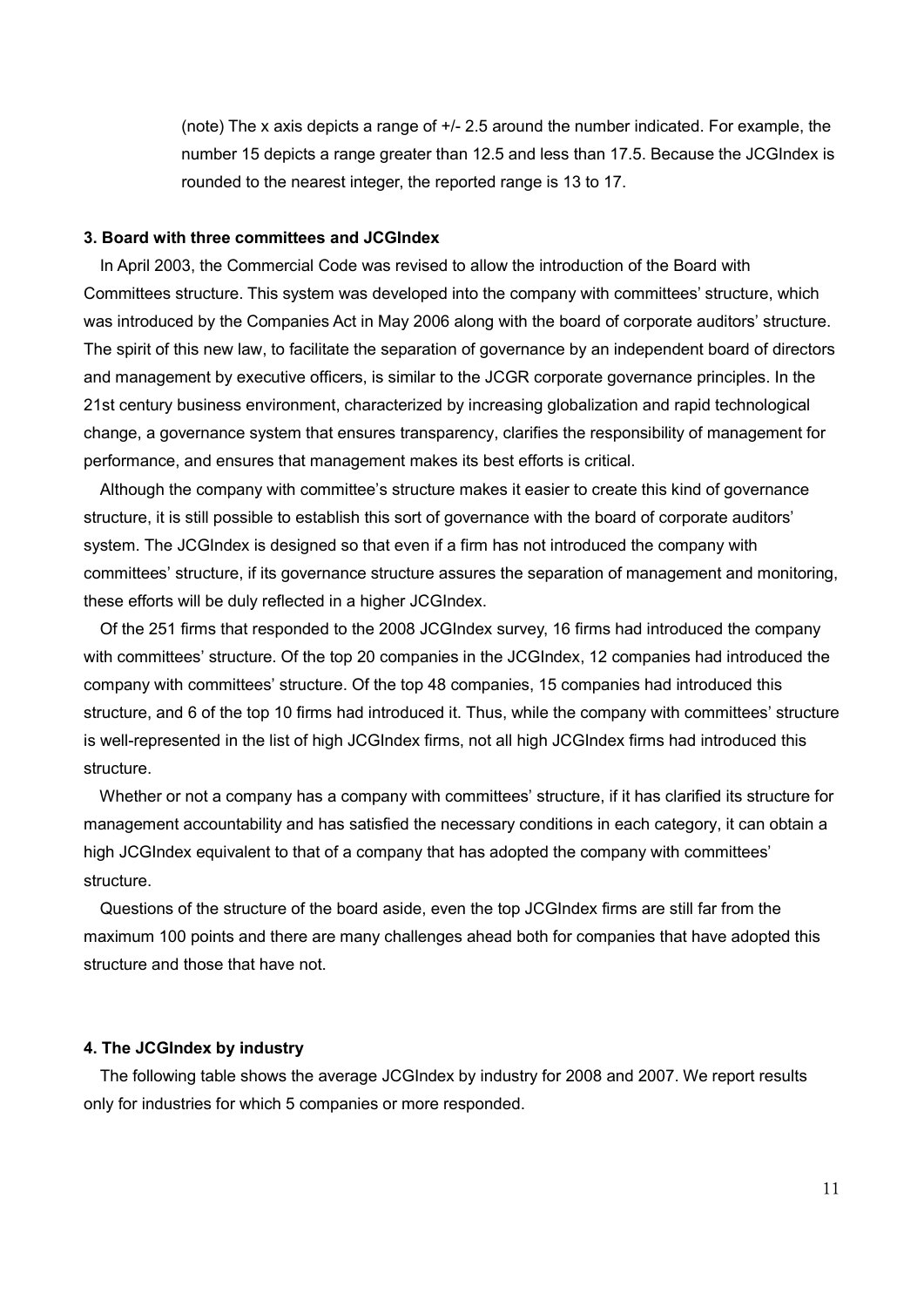Note that changes in the average JCGIndex are attributable to the changes in the questionnaire (questions and proportions) and samples, and do not necessarily indicate that corporate governance in a given industry improved or worsened from last year.

In the next figure, the industries are arranged in the following order.

Electric appliances (36) Fiber products (6) Banking (7) Other finance (6) Electricity and gas (5) Telecommunications (10) Wholesale (21) Food (10) Machinery (13) Chemical products (20) Retail business (18) Pharmaceutical (8) Service industry (13) Construction (13) Transport equipment (11) Other manufacturing (8) Metal products (8)

(Note) The number in parentheses is the number of firms in each industry that responded to the survey.

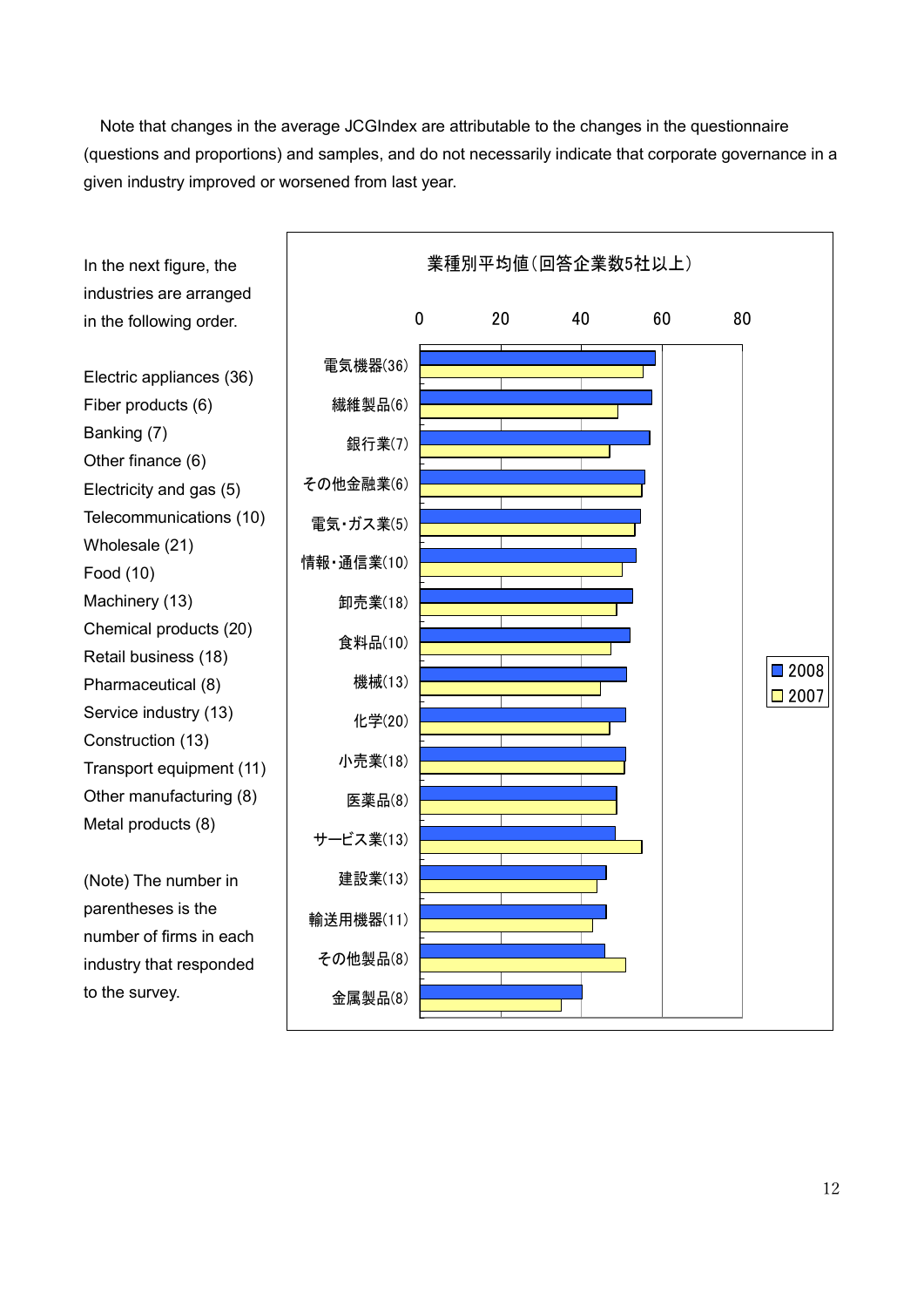#### 5. Score by category

The following table reports the average points by category for the 251 responding firms. While firms achieved a relatively high percentage of total possible points in Categories III and IV, the achievement rate for Categories I and II was much lower. This clearly indicates that the separation between the governance and management through independent boards has yet to be fully accomplished.

Until last year, the achievement rate for Category II was the lowest among the four Categories. This year, however, with the rate for Category I slightly decreased and the rate for Category II increased by 20% from last year, the achievement rate for Category II surpassed Category I. The assumed reason is that even companies with board of corporate auditors have accepted outside directors to ensure the same level of auditing function as the companies with committees.

 As for management, the achievement rate for management system slightly improved from last year, probably because we revised questions on internal control.

|                   |                                                              | Weight | Mean   | Achievement rate |
|-------------------|--------------------------------------------------------------|--------|--------|------------------|
|                   | Category                                                     | (A)    | (B)    | (B) / (A)        |
|                   |                                                              | 28     | 10.6   | 37.9%            |
|                   | Corporate objectives and CEO responsibility                  |        | (10.3) | $(36.9\%)$       |
|                   | $\mathbf{I}$<br>Structure and function of board of directors |        | 10.7   | 42.8%            |
|                   |                                                              |        | (9.0)  | $(35.9\%)$       |
| Ш                 |                                                              |        | 17.2   | 63.7%            |
| Management system |                                                              | (27)   | (16.7) | (61.7%)          |
|                   |                                                              | 20     | 13.4   | 67.0%            |
| IV                | Transparency and communication to shareholders               | (20)   | (13.5) | (67.3%)          |

\*Results in 2007 are in parentheses.

#### III. Analyses based on financial data

In this section, we analyze differences between high and low JCGIndex firms in financial performance, and separately compare performance for each of the 4 categories of the JCGIndex between high category point firms and low category point firms. This report presents comparisons of unadjusted data. We have also created a supplementary report that shows comparisons of data adjusted for industry. Just as before, the differences in these two sets of analyses are not great, suggesting that our results are stable and robust to industry differences.

#### 1. The definition of high and low JCGIndex groups

 To analyze the relationship between the JCGIndex and firm characteristics, we constructed two groups: high JCGIndex firms, with JCGIndex greater than one standard deviation above the mean (mean is 51.9 points, standard deviation is 13.2 points) and low JCGIndex firms, with JCGIndex greater than one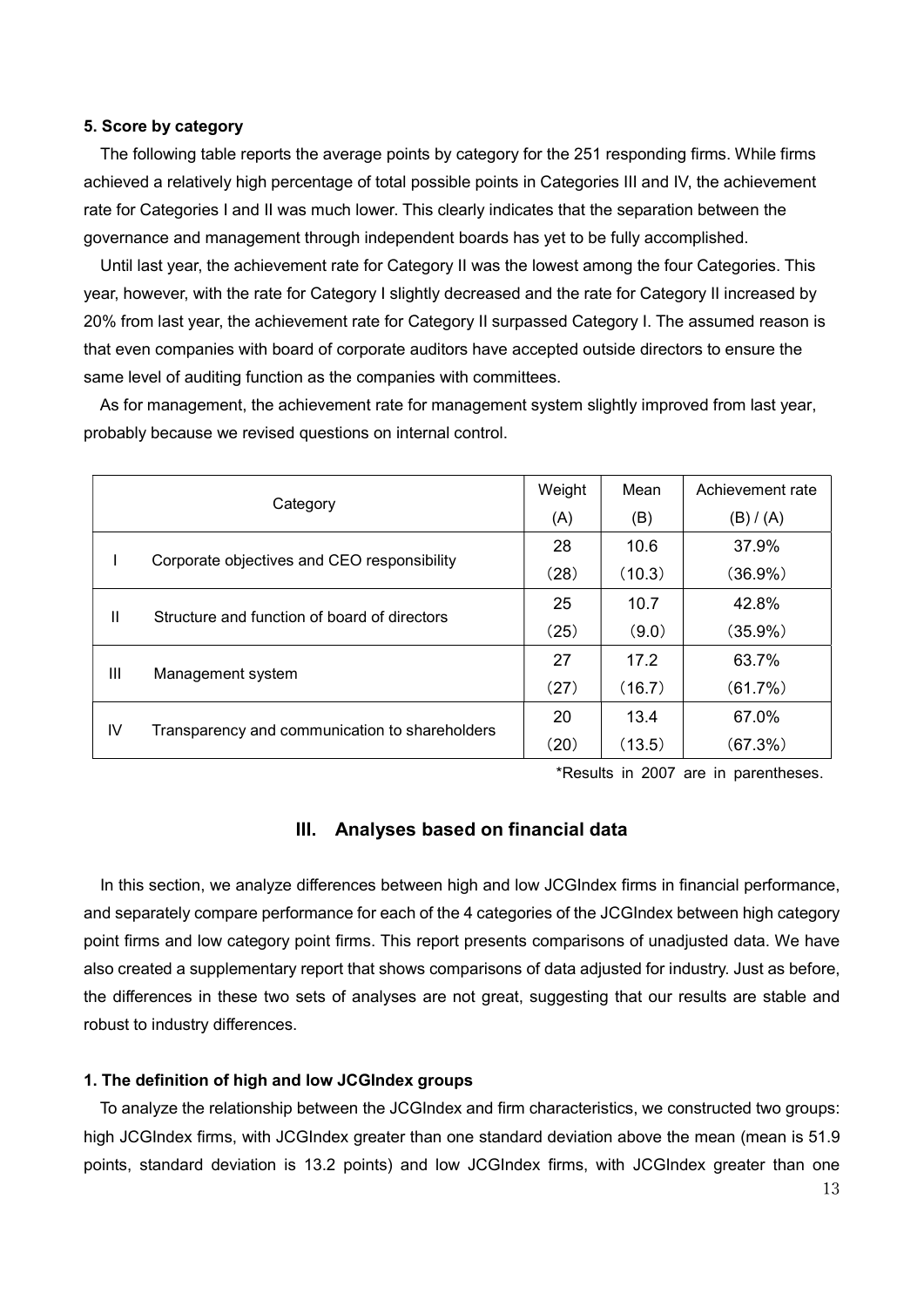standard deviation below the mean.

High JCGIndex firms: 38 firms with JCGIndex of 66 or more (51.9+13.2=65.1)

Low JCGIndex firms: 39 firms with JCGIndex 38 or less (51.9-13.2=38.7)

We also used this method to construct groups of high and low firms for each of the four categories that make up the JCGIndex.

#### 2. Analysis of relationship between JCGIndex and firm performance

#### (1) Method of analysis

We used the high and low JCGIndex groups constructed as described above to compare financial characteristics of high and low JCGIndex firms, and to compare these to all responding firms. Comparisons are shown in the form of graphs. We show the differences in means and report the degree of statistical significance.

 Financial information is averaged over the previous 3 years (2005-2007) and 5 years (2003-2007), using consolidated reports. Firms that did not report data for the entire period were excluded from our comparison, so there is some variation in the number of firms used for each of the comparison.

 Return on assets (ROA) is profits before payment of interest and tax divided by total assets (averaged across beginning and ending of period). Return on equity (ROE) is profits after tax divided by total shareholders' equity (averaged across beginning and ending of period). Thinking of leverage, ROE should be larger than ROA. However, because ROA includes tax and ROE deducts tax, ROA is larger than ROE in some cases.

 The return on common stock is the sum of the dividends and capital gains (or capital loss) for the period, divided by the share price at the beginning of the period.

#### (2) Characteristics of firms responding to the JCGIndex

First, we present some of the more interesting differences between the characteristics of firms in the high and low JCGIndex groups.

(Note) In the figures below, vertical bars show as follows;

Left bar: Low JCGIndex firms

Middle bar: High JCGIndex firms

Right bar: Total responding firms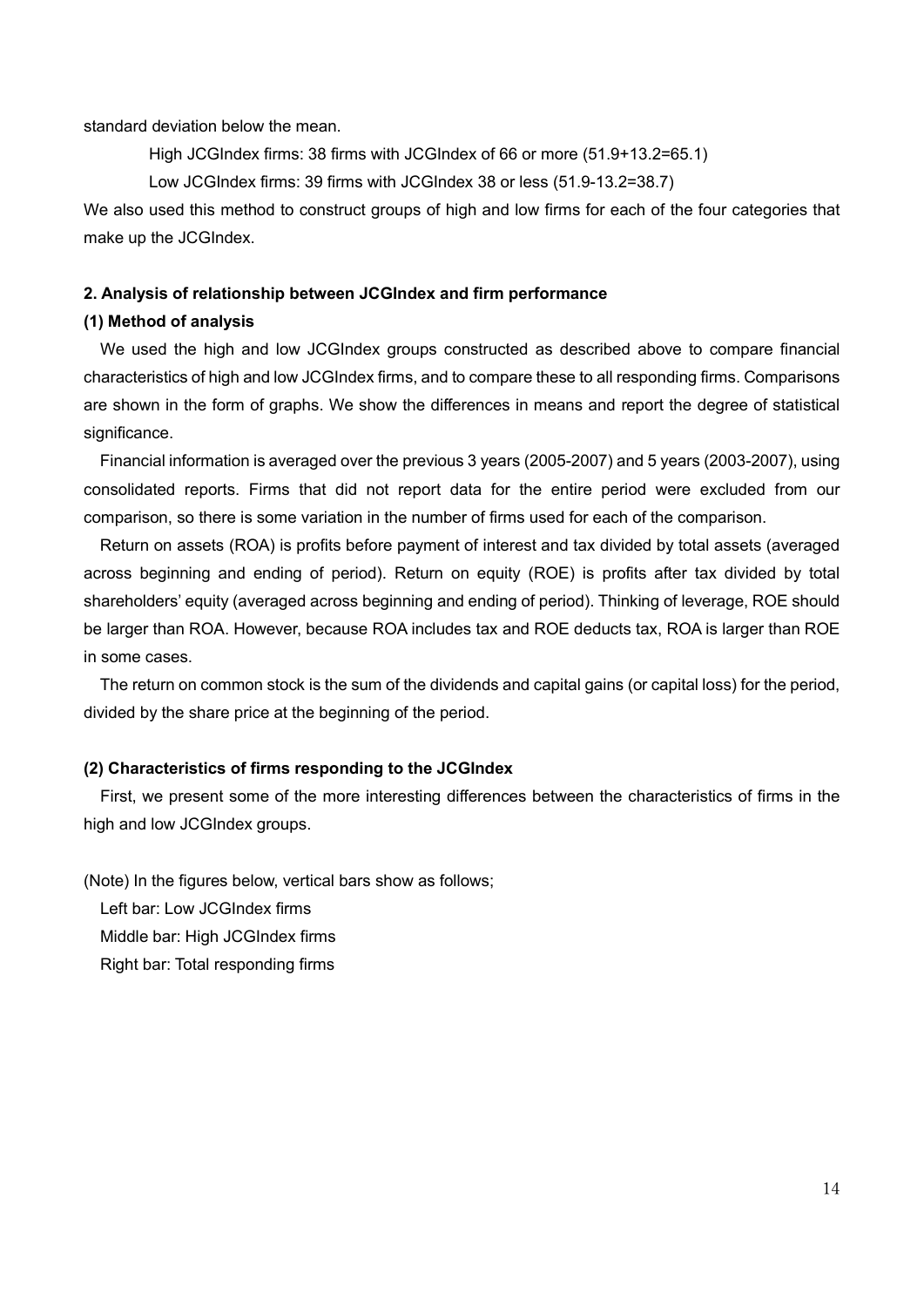#### a. Percentage of foreign ownership



Just as 2007, foreign ownership is higher in high JCGIndex firms than in low JCGIndex firms, and this difference is statistically significant (at the 1% level).

Number of firms; Total responding firms: 235 High JCGIndex firms: 36 Low JCGIndex firms: 36

## b. Age of CEO



The CEOs of high JCGIndex firms are older than CEOs of low JCGIndex firms, but this difference is not statistically significant (at the 10% level).

Total responding firms: 233 High JCGIndex firms: 36 Low JCGIndex firms: 36

## (3) JCGIndex and firm size

Just as before, the total assets, sales, and number of employees are far greater in the high JCGIndex firms than the low JCGIndex firms.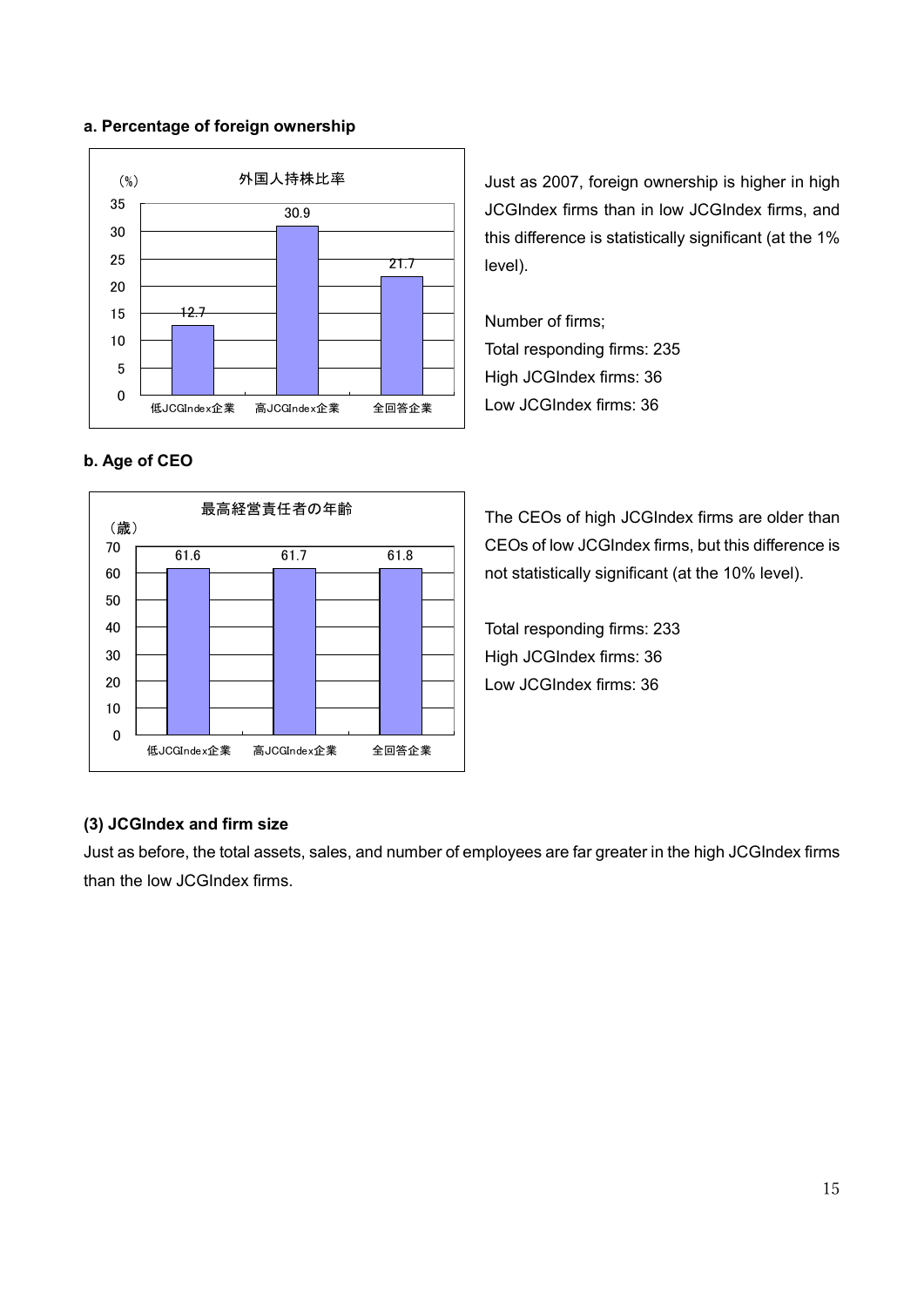#### a. Total assets (consolidated, average of 3 years)



#### b. Total sales (consolidated, average of 3 years)



Total assets of high JCGIndex firms are greater than total assets of low JCGIndex firms, and this difference is statistically significant (at the 1% level). This result is the same for the 5-year average of total assets.

Total responding firms: 231 High JCGIndex firms: 34 Low JCGIndex firms: 34

Total sales of high JCGIndex firms are greater than total sales of low JCGIndex firms, and this difference is statistically significant (at the 1% level). This result is the same for the 5-year average of total sales.

Total responding firms: 231 High JCGIndex firms: 34 Low JCGIndex firms: 34

#### c. Number of employees (consolidated, average of 3 years)



Number of employees of high JCGIndex firms is greater than number of employees in low JCGIndex firms, and this difference is statistically significant (at the 1% level). This result is the same for the 5-year average of number of employees.

Total responding firms: 231 High JCGIndex firms: 34 Low JCGIndex firms: 34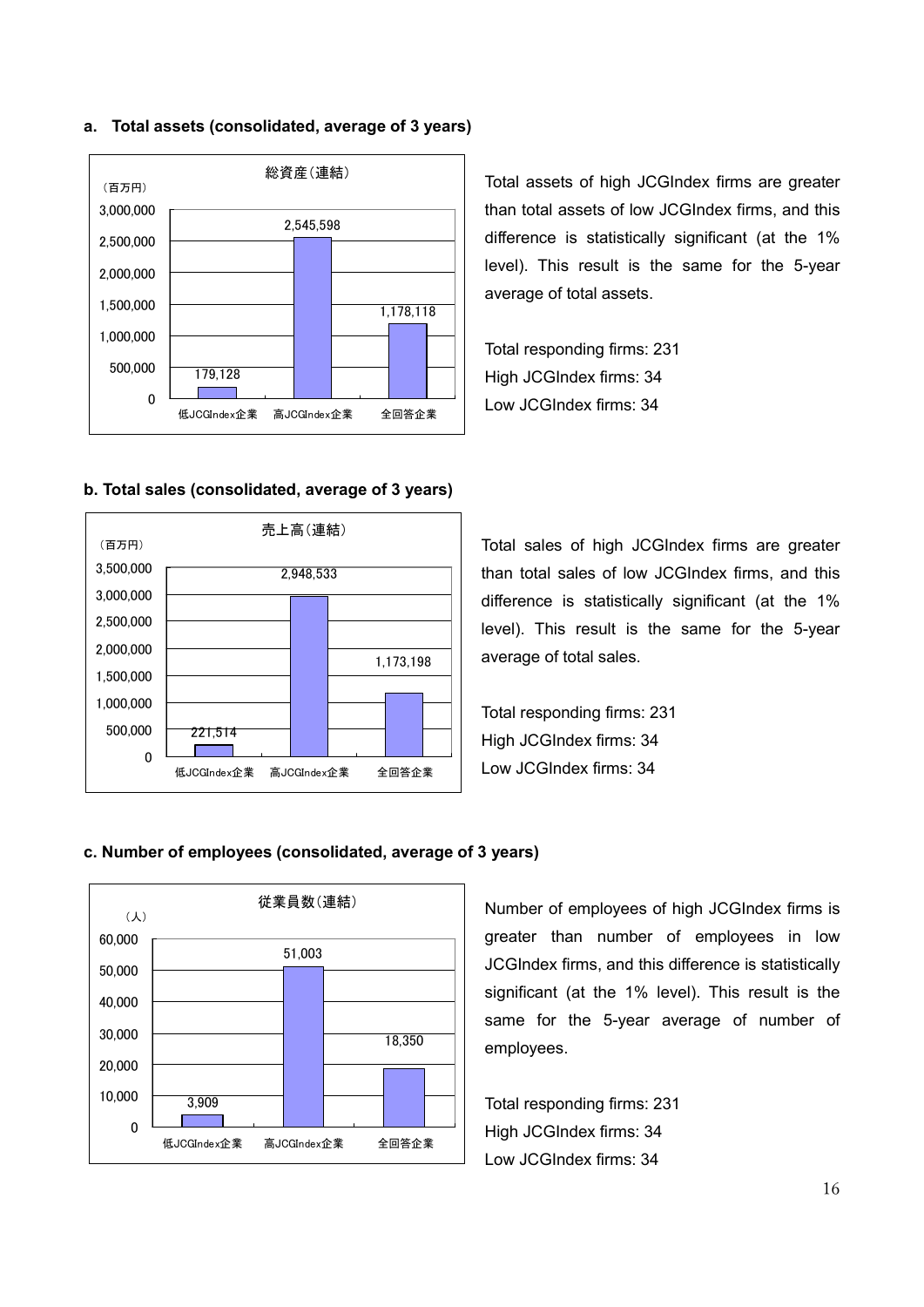#### (4) JCGIndex and rate of return on capital

The essence of corporate governance from the perspective of shareholders is to maintain a return on capital invested. We compared return on total assets (ROA) and return on shareholders' equity (ROE) between high and low JCGIndex groups. For both 3- and 5-year averages, ROA and ROE are higher for high JCGIndex than for low JCGIndex firms, but the difference is not statistically significant.

#### a. ROA (consolidated, average of 3 years and 5 years)

#### <3 years>



ROA for low JCGIndex firms is higher than ROA for high JCGIndex firms, but this difference is not statistically significant (at the 10% level).

Total responding firms: 225 High JCGIndex firms: 33 Low JCGIndex firms: 34

#### <5 years>



ROA for high JCGIndex firms is higher than ROA for low JCGIndex firms, but this difference is not statistically significant (at the 10% level).

Total responding firms: 218 High JCGIndex firms: 32 Low JCGIndex firms: 32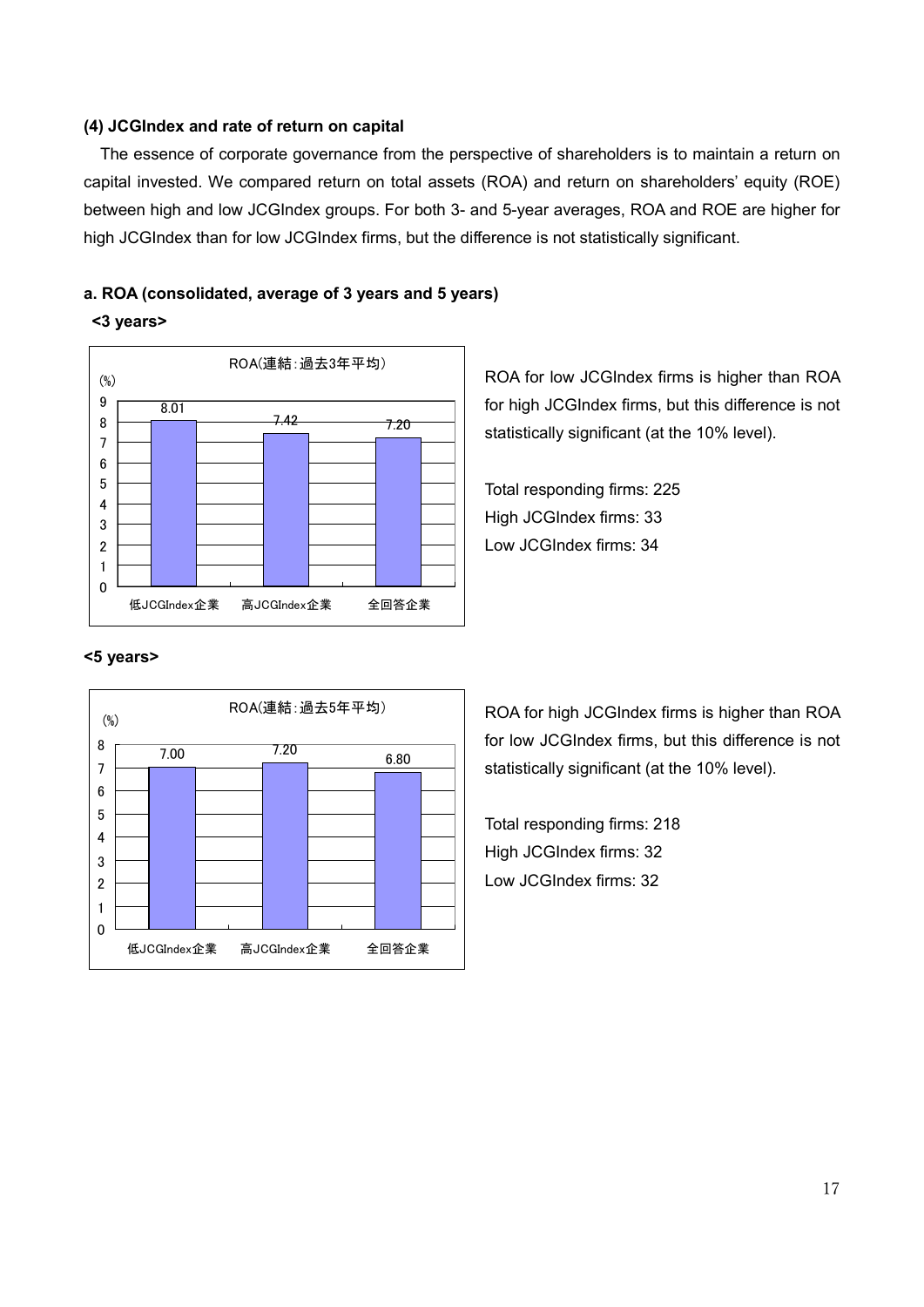#### b. ROE (consolidated, average of 3 years and 5 years)

#### <3 years>



#### <5 years>



ROE for high JCGIndex firms is higher than ROE for low JCGIndex firms, but this difference is not statistically significant (at the 10% level).

Total responding firms: 225 High JCGIndex firms: 33 Low JCGIndex firms: 34

ROE for high JCGIndex firms is higher than ROE for low JCGIndex firms, but this difference is not statistically significant (at the 10% level).

Total responding firms: 218 High JCGIndex firms: 32 Low JCGIndex firms: 32

#### (5) JCGIndex and rate of on equity investment (average of 3 years and 5 years)

In the surveys from 2002 to 2004, taking into consideration the measure of investment risk, beta (β), high JCGIndex firms had higher returns on investment. This pattern has reversed since 2005. This reversal can be attributable to the fact that several companies that reformed the governance in the aftermath of the poor performance have now scored high JCGIndex. Further analysis is required to examine this hypothesis.

 The JCGIndex should be compared with the future performance (ROA, ROE, and return on common stock), but as of now, we are unable to conduct analysis from this perspective because the history of our survey is short, and the size of the samples is too small. Now that we have enough data, we will be able to analyze the relationship between the JCGIndex and the future performance next time.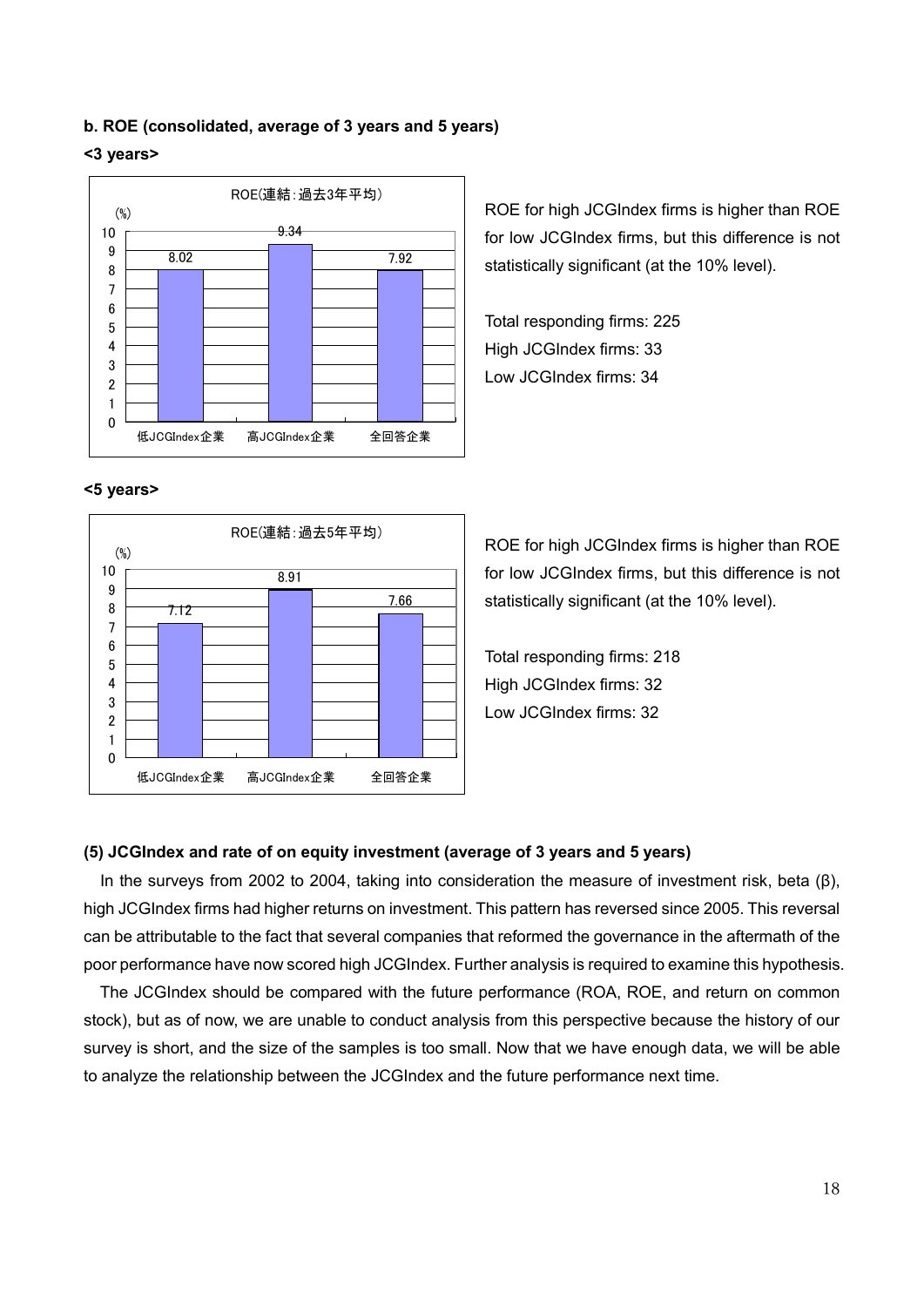#### <3 years>



Return on common stock is lower in the high JCGIndex firms than in the low JCGIndex firms, but this difference is not statistically significant (at the 10% level).

Total responding firms: 228 High JCGIndex firms: 38 Low JCGIndex firms: 35

#### <5 years>



Return on common stock is lower in the high JCGIndex firms than in the low JCGIndex firms, and this difference is statistically significant (at the 5% level).

Total responding firms: 213 High JCGIndex firms: 35 Low JCGIndex firms: 34

#### <adjustment for risk>

In a world where there is risk, return (in other words, average profitability in past years or future expected profit) cannot be evaluated without thinking about differences in risk. In modern capital markets, high risk=high return and low risk=low return, for both individual stocks and entire portfolios. This degree of risk is measured by the beta (β), and the risk-adjusted expected return of an investment is calculated as follows:

Expected return = interest rate +  $\beta$ × (expected market return - interest rate)

This formula is called the CAPM, or capital asset pricing model. According to this model, the expected return of a stock is a function of the risk-free rate (interest rate) plus the difference between the expected market return and risk-free rate, times a beta (β). The beta represents the contribution of a single stock to the total variance of the market portfolio, and thus is a measure of the relative risk of a stock. Predictions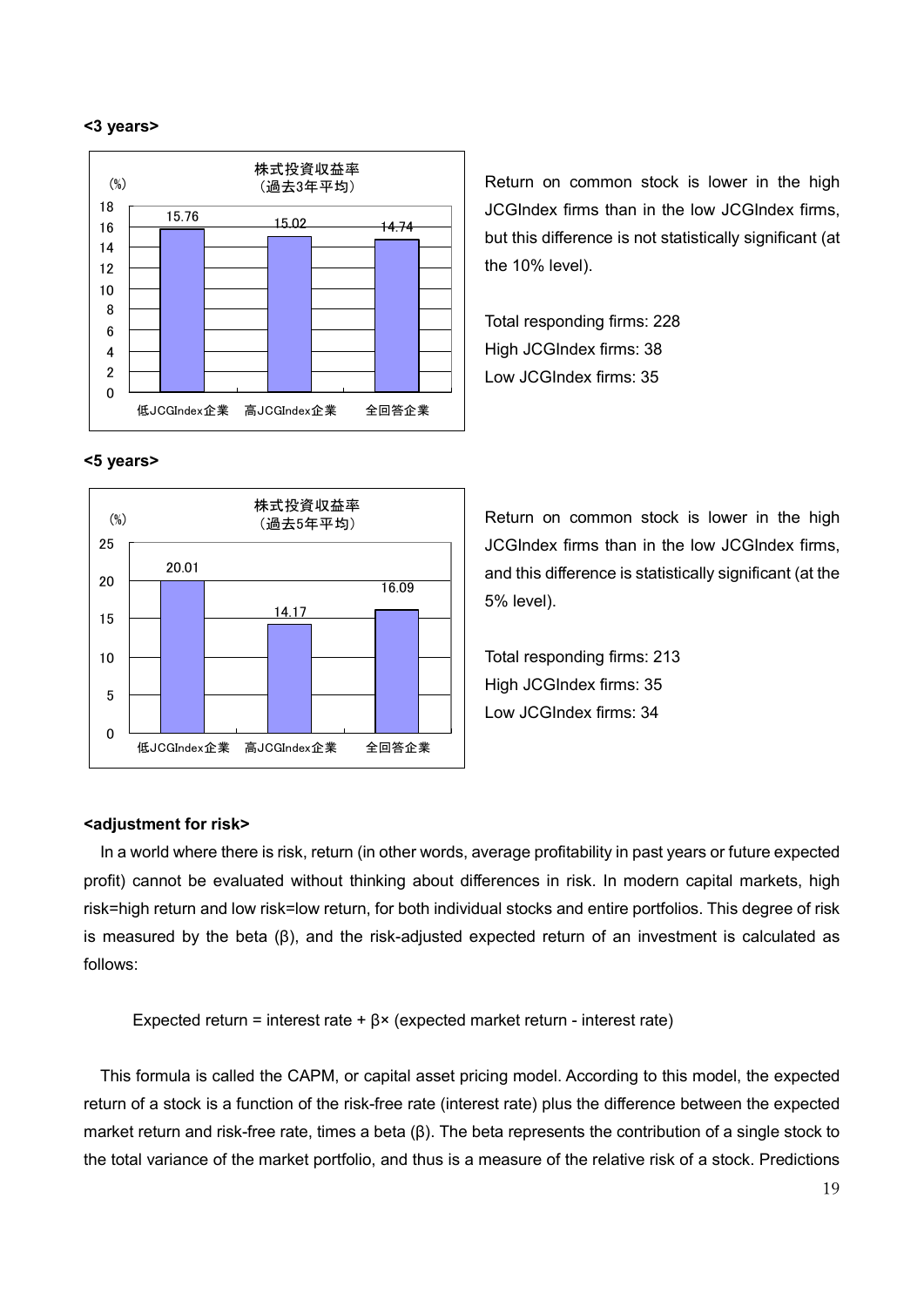for the return for stocks listed on the first section of the Tokyo Stock Exchange in excess of the risk-free interest rate are in the range of 3% to 5%. The beta of the market portfolio is set at 1 and is the weighted average of betas of all listed stocks. Thus, betas of individual stocks are distributed around 1.

 The CAPM represents the trade-off between return and risk (high risk, high return; low risk, low return). The following table shows the betas of high and low JCGIndex firms for 3 and 5 years. The beta (risk) for high JCGIndex firms is smaller than the beta for low JCGIndex firms, so return on common stock of high JCGIndex firms should be smaller than return on common stock of low JCGIndex firms. Assuming the return for stocks in the market in excess of the risk-free interest rate to be 5%, the difference in return on common stock between the two groups should be 0.5%, since the difference of the betas is less than 0.1. The actual difference in return turn out to be larger than the value the CAPM predicts (0.74% for 3 years, 4.84% for 5 years). Further analysis is required to determine what factors other than lower risk contributed to the lower return on stock of high JCGIndex firms.

|                      | $3$ -year $\beta$ | 5-year $\beta$ |
|----------------------|-------------------|----------------|
| High JCGIndex firms  | 0.971             | 1.035          |
| Low JCGIndex firms   | 1.058             | 1.101          |
| All responding firms | 0.914             | 0.983          |

#### (6) JCGIndex and growth in number of employees (consolidated, 3-year growth)

Japanese companies seem to have secured profit through laying off employees in the past decade, but this is not the case when looking at our survey for seven years: High JCGIndex firms, which enjoy better performance, increase the employees. Note that the difference between high JCGIndex firms and low JCGIndex firms is not statistically significant.

 Above all, it would be fair to say that companies with good governance establish high performance without reducing employment.



Growth in employment for high JCGIndex firms is lower than growth in employment for low JCGIndex firms, but this difference is not statistically significant (at the 10% level).

Total responding firms: 252\* High JCGIndex firms: 34 Low JCGIndex firms: 34 \*1 outlier was removed.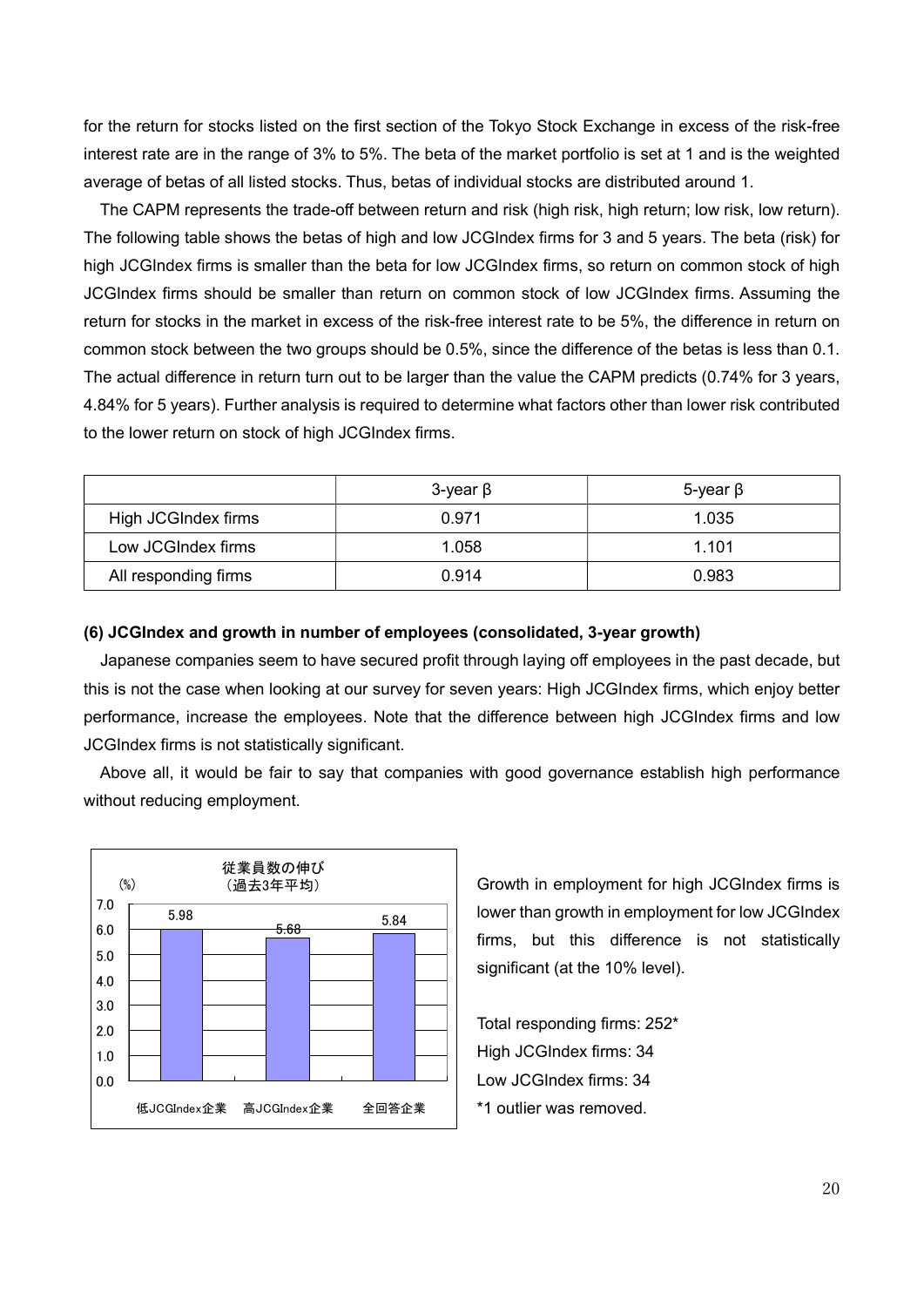## IV. Category score and financial performance

#### 1. Category specific results and their relationship to the entire JCGIndex

 The following table shows the average number of points for each of the 4 categories that make up the JCGIndex for the high and low JCGIndex groups. In the parentheses, we report the contribution of each category expressed as a percentage of the total points. The difference between the high and low JCGIndex groups in the contribution of each category to the total is evident. While each category contributes to the total to roughly the same degree in the high JCGIndex firms, the contribution of Categories I and II is significantly smaller than Categories III and IV in the low JCGIndex firms. This indicates that the JCGIndex reflects the quality of a company's governance.

| category            |              |              | Ш            | IV                         | <b>JCGIndex</b>           |
|---------------------|--------------|--------------|--------------|----------------------------|---------------------------|
| High JCGIndex firms | 16.1 (21.9%) | 19.8 (26.9%) | 20.8 (28.3%) | $16.9(23.0\%)$ 73.7 (100%) |                           |
| Low JCGIndex firms  | 6.5(19.5%)   | 5.6(16.7%)   | 12.3 (37.0%) |                            | $9.0(26.9\%)$ 33.4 (100%) |

#### 2. High and low firms by category and performance

 In the following section, we create groups of high and low firms for each category and compare their performance. We calculated the high and low groups in the same way as we calculated the high and low JCGIndex groups. The high groups consist of firms for which the points in a given category are over one standard deviation above the mean for that category, while the low groups consist of firms for which the points in a given category are over one standard deviation below the mean.

We refer to the total points received in categories I, II, III, and IV as Cg1, Cg2, Cg3, Cg4.

## 3. Category I (Corporate objectives and CEO responsibility)

#### (1) Distribution of Category I score (Cg1), and definition of high and low Cg1 firms

High and low Cg1 firms are defined as follows;

High Cg1 group: 44 firms for which Cg1 is 15 or more

Low Cg1 group: 40 firms for which Cg1 is 6 or less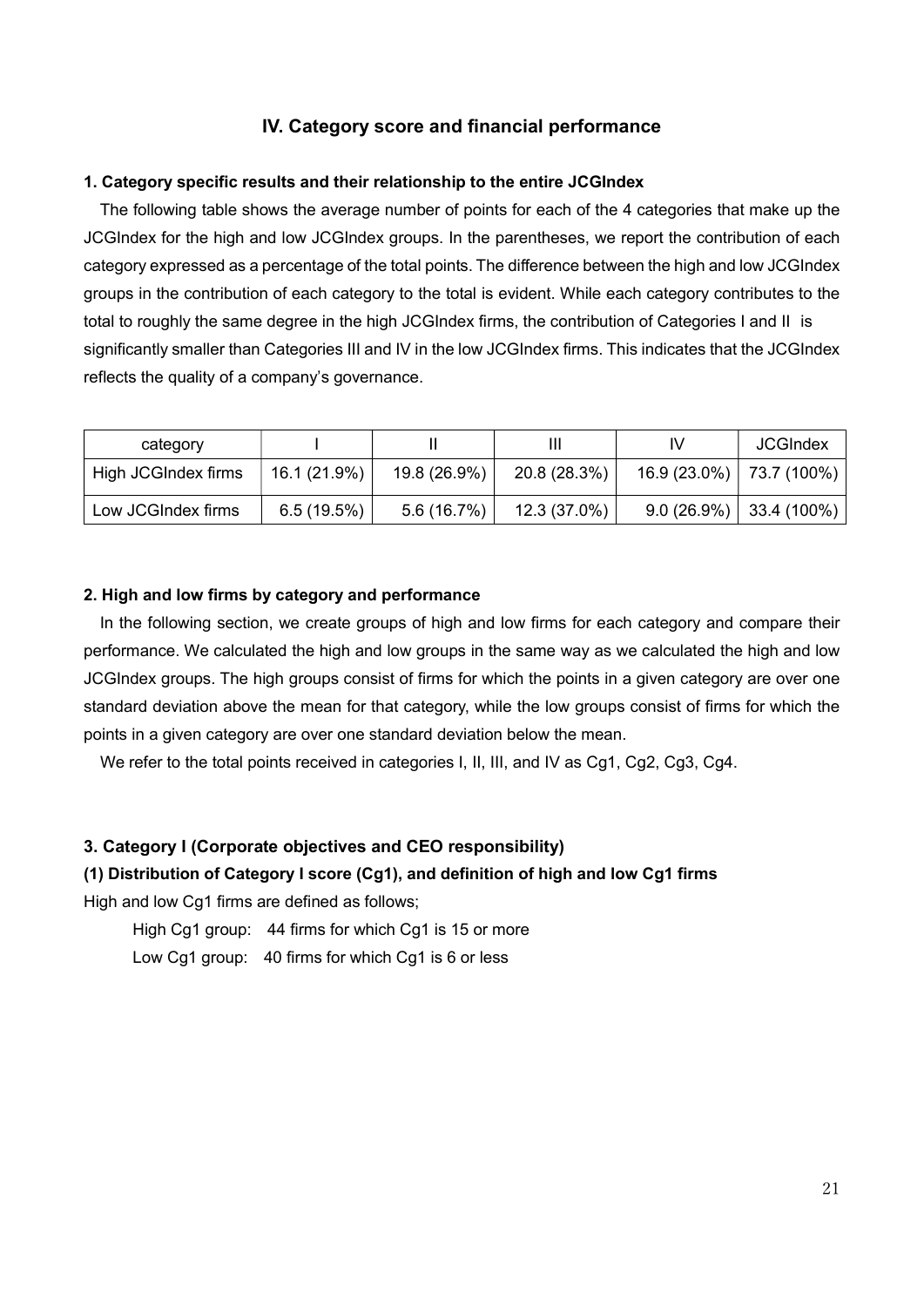

Mean: 10.6, Standard deviation: 3.9, Maximum, 22, Minimum 2

## (2) Cg1 and firm characteristics

## a. Foreign ownership ratio



Foreign ownership is higher in high Cg1 firms than in low Cg1 firms, and this difference is statistically significant (at the 1% level).

Total responding firms: 235 High JCGIndex firms: 41 Low JCGIndex firms: 35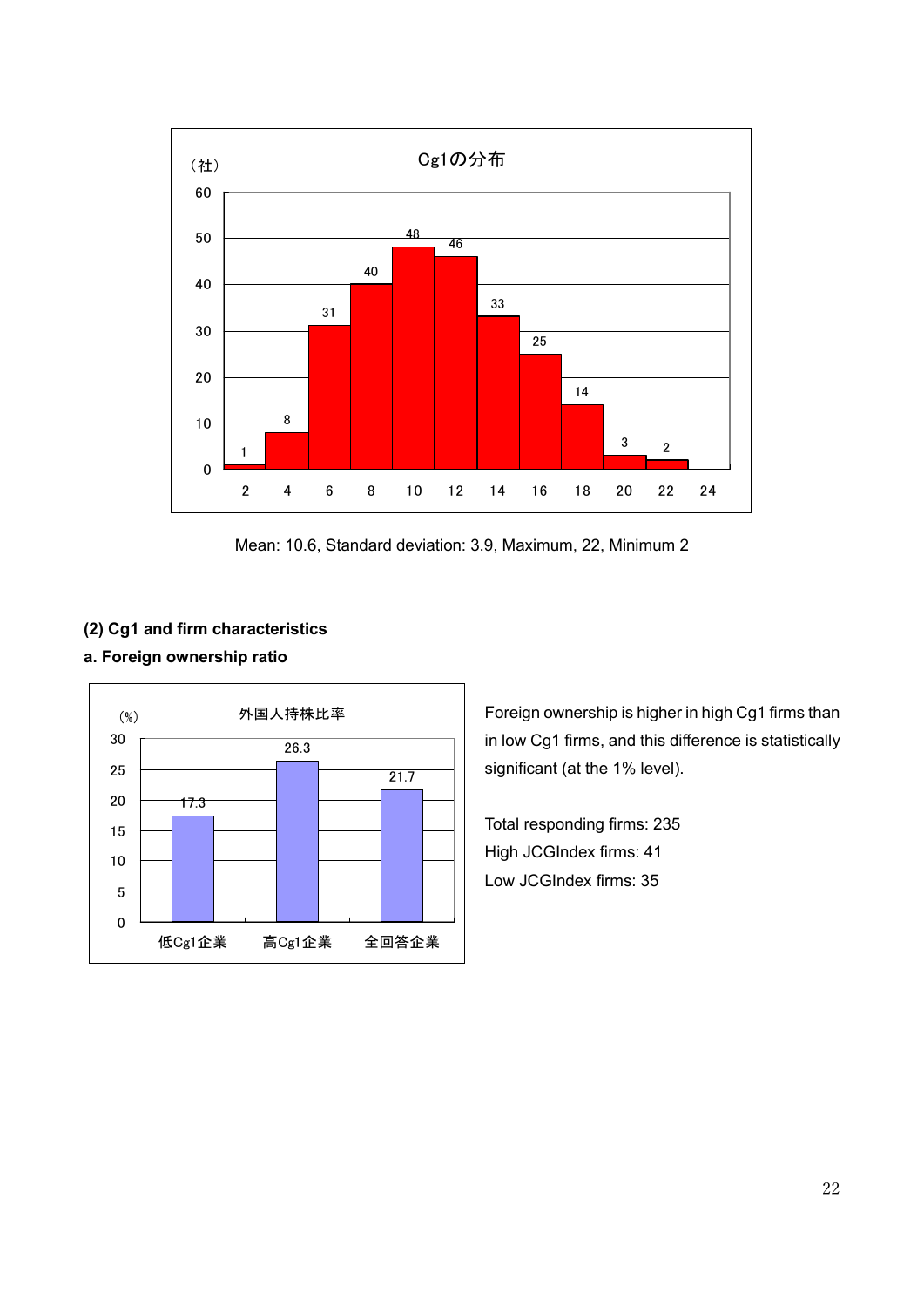#### b. Age of CEO



(3) Cg1 and firm size

#### a. Total assets (consolidated, average of 3 years)



b. Total sales (consolidated, average of 3 years)



The CEOs of high Cg1 firms are older than CEOs of low Cg1 firms, but this difference is not statistically significant (at the 10% level).

Total responding firms: 233 High JCGIndex firms: 41 Low JCGIndex firms: 36

Total assets of high Cg1 firms are greater than total assets of low Cg1 firms, and this difference is statistically significant (at the 1% level).

Total responding firms: 231 High JCGIndex firms: 41 Low JCGIndex firms: 37

Total sales of high Cg1 firms are greater than total sales of low Cg1 firms, and this difference is statistically significant (at the 1% level).

Total responding firms: 231 High JCGIndex firms: 41 Low JCGIndex firms: 37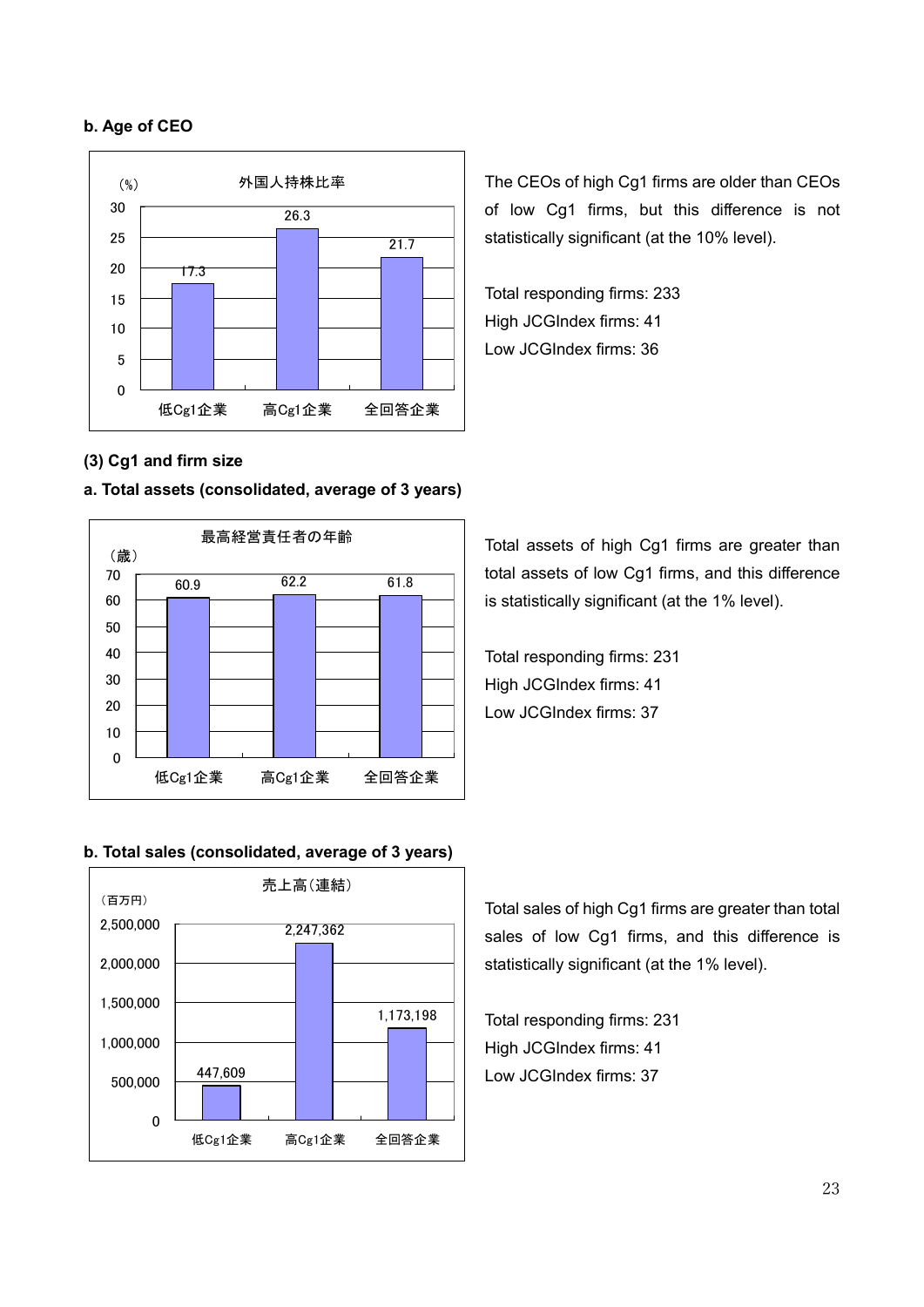#### c. Number of employees (consolidated, 3 years)



Number of employees of high Cg1 firms is greater than number of employees in low Cg1 firms, and this difference is significant (at the 1% level).

Total responding firms: 231 High JCGIndex firms: 41 Low JCGIndex firms: 37

## (4) Cg1 and rate of return on capital

## a. ROA (consolidated, average of 3 years and 5 years)

#### <3 years>



<5 years>



ROA for high Cg1 firms is lower than ROA for low Cg1 firms, but this difference is not statistically significant (at the 10% level).

Total responding firms: 225 High JCGIndex firms: 39 Low JCGIndex firms: 36

ROA for high Cg1 firms is higher than ROA for low Cg1 firms, but this difference is not statistically significant (at the 10% level).

Total responding firms: 218 High JCGIndex firms: 37 Low JCGIndex firms: 33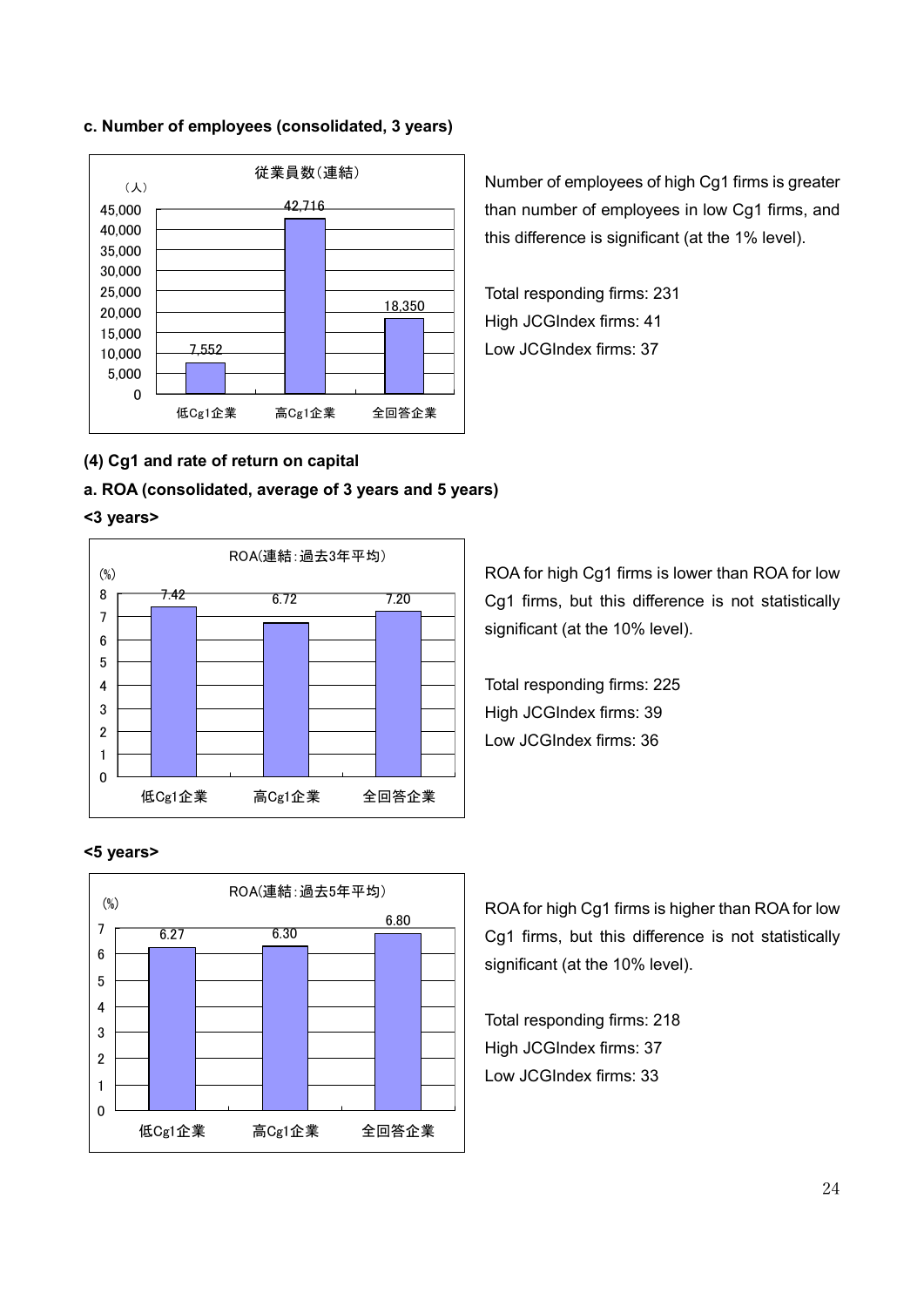#### b. ROE (consolidated, average of 3 years and 5 years)

#### <3 years>



<5 years>



ROE for high Cg1 firms is higher than ROE for low Cg1 firms, but this difference is not statistically significant (at the 10% level).

Total responding firms: 225 High JCGIndex firms: 39 Low JCGIndex firms: 36

ROE for high Cg1 firms is higher than ROE for low Cg1 firms, and this difference is statistically significant (at the 10% level).

Total responding firms: 218 High JCGIndex firms: 37 Low JCGIndex firms: 33

## (5) Cg1 and rate of return on equity investment (average of 3 years and 5 years)

<3 years>



Return on common stock for low Cg1 firms is higher than for high Cg1 firms, but this difference is not statistically significant (at the 10% level).

Total responding firms: 228 High JCGIndex firms: 43 Low JCGIndex firms: 36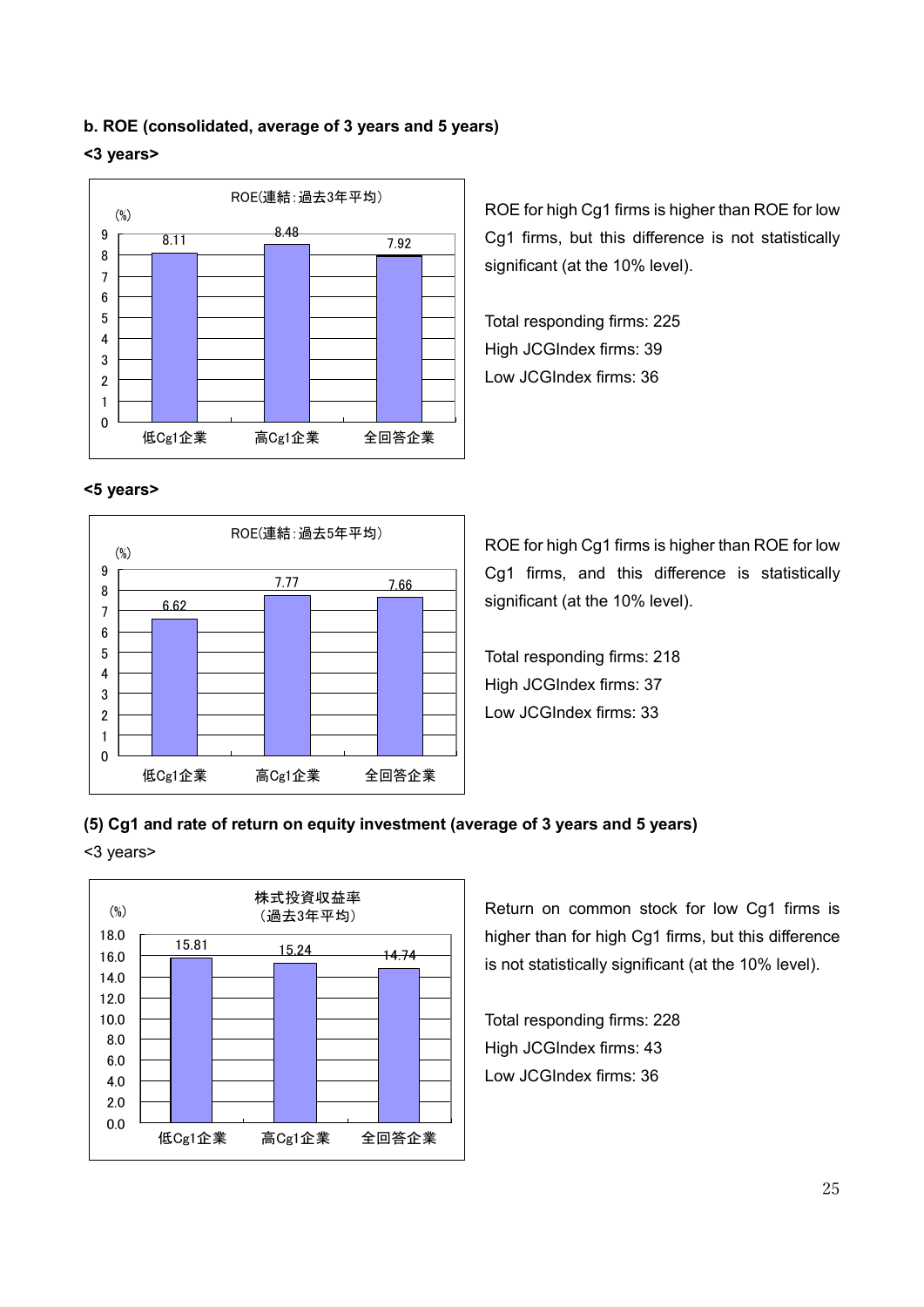#### <5 years>



Return on common stock for low Cg1 firms is higher than for high Cg1 firms, and this difference is statistically significant (at the 10% level).

Total responding firms: 213 High JCGIndex firms: 40 Low JCGIndex firms: 34

#### <adjustment for risk>

The following table shows the betas of high and low Cg1 firms for 3 and 5 years. The difference between betas for the two groups is not statistically significant in both cases (at the 10% level). During these periods, some of the downside risk of the high Cg1 firms is seen; even though the five-year risk is higher for high Cg1 firms, the five-year return on common stock was lower for these firms.

|                      | 3-year $\beta$ | 5-γear β |
|----------------------|----------------|----------|
| High Cg1 firms       | 0.984          | 1.076    |
| Low Cg1 firms        | 1.136          | 1.159    |
| All responding firms | 0.914          | 0.983    |



#### (6) Cg1 and growth in number of employees (consolidated, average of 3 years)

Growth in employment for high Cg1 firms is lower than growth in employment for low Cg1 firms, but this difference is not statistically significant (at the 10% level).

Total responding firms: 230\* High JCGIndex firms: 41 Low JCGIndex firms: 36\* \*1 outlier was removed.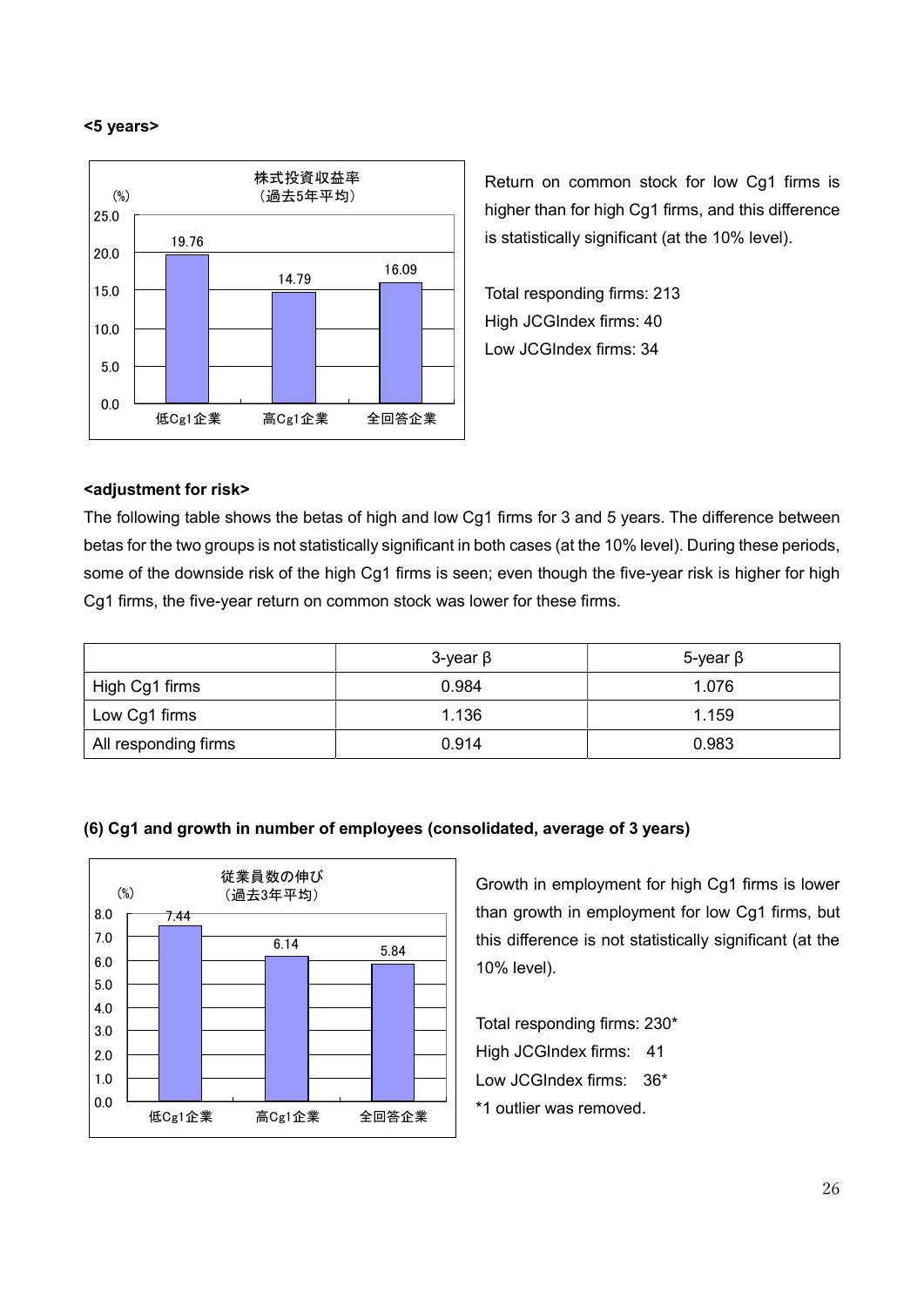## 4. Category II (Structure and function of board of directors)

## (1) Distribution of category score (Cg2), and definition of high and low Cg2 firms

Definition of high and low firms is as follows;

High Cg2 group: 52 firms for which Cg2 is 16 or over

Low Cg2 group: 30 firms for which Cg2 is 5 or under



## Distribution of Cg2

Mean: 10.7, Standard deviation: 5.2, Maximum, 24, Minimum 2

## (2) Cg2 and firm characteristics

## a. Foreign ownership Ratio



Foreign ownership is higher in high Cg2 firms than in low Cg2 firms, and this difference is statistically significant (at the 1% level).

Total responding firms: 235 High JCGIndex firms: 50 Low JCGIndex firms: 30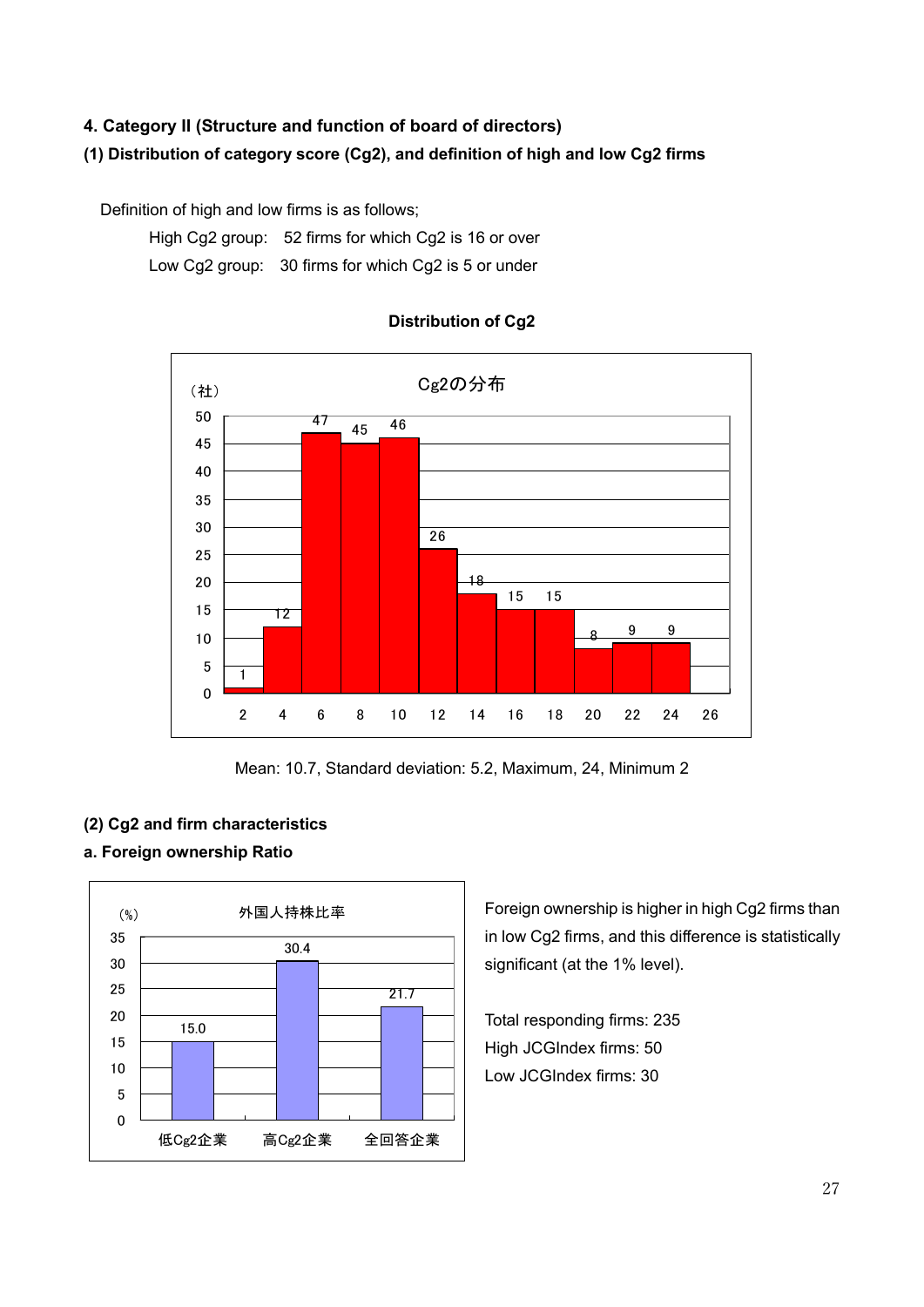## b. Age of CEO



The CEOs of high Cg2 firms are younger than CEOs of low Cg2 firms, but this difference is not statistically significant (at the 10% level).

Total responding firms: 233 High JCGIndex firms: 49 Low JCGIndex firms: 27

## (3) Cg2 and firm size

#### a. Total assets (consolidated, average of 3 years)



#### b. Total sales (consolidated, average of 3 years)



Total assets of high Cg2 firms are greater than total assets of low Cg2 firms, and this difference is statistically significant (at the 1% level).

Total responding firms: 231 High JCGIndex firms: 47 Low JCGIndex firms: 28

Total sales of high Cg2 firms are greater than total sales of low Cg2 firms, and this difference is statistically significant (at the 1% level).

Total responding firms: 231 High JCGIndex firms: 47 Low JCGIndex firms: 28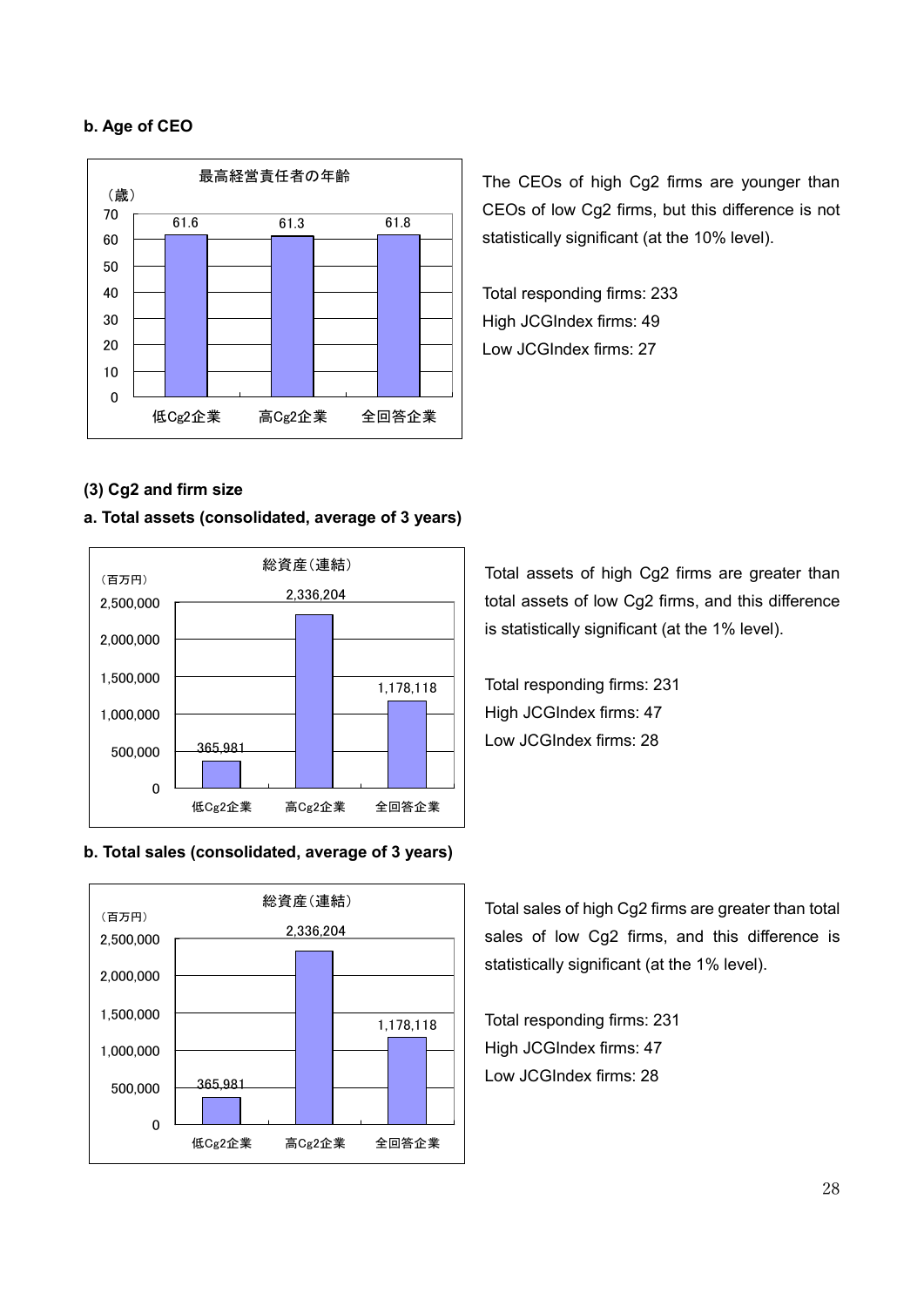#### c. Number of employees (consolidated, average of 3 years)



Number of employees of high Cg2 firms is greater than number of employees in low Cg2 firms, and this difference is significant (at the 1% level).

Total responding firms: 231 High JCGIndex firms: 47 Low JCGIndex firms: 28

## (4) Cg2 and rate of return on capital

## a. ROA (consolidated, average of 3 years and 5 years)

#### <3 years>



<5 years>



ROA for low Cg2 firms is higher than ROA for high Cg2 firms, but this difference is not statistically significant (at the 10% level).

Total responding firms: 225 High JCGIndex firms: 45 Low JCGIndex firms: 27

ROA for high Cg2 firms is higher than ROA for low Cg2 firms, but this difference is not statistically significant (at the 10% level).

Total responding firms: 218 High JCGIndex firms: 44 Low JCGIndex firms: 26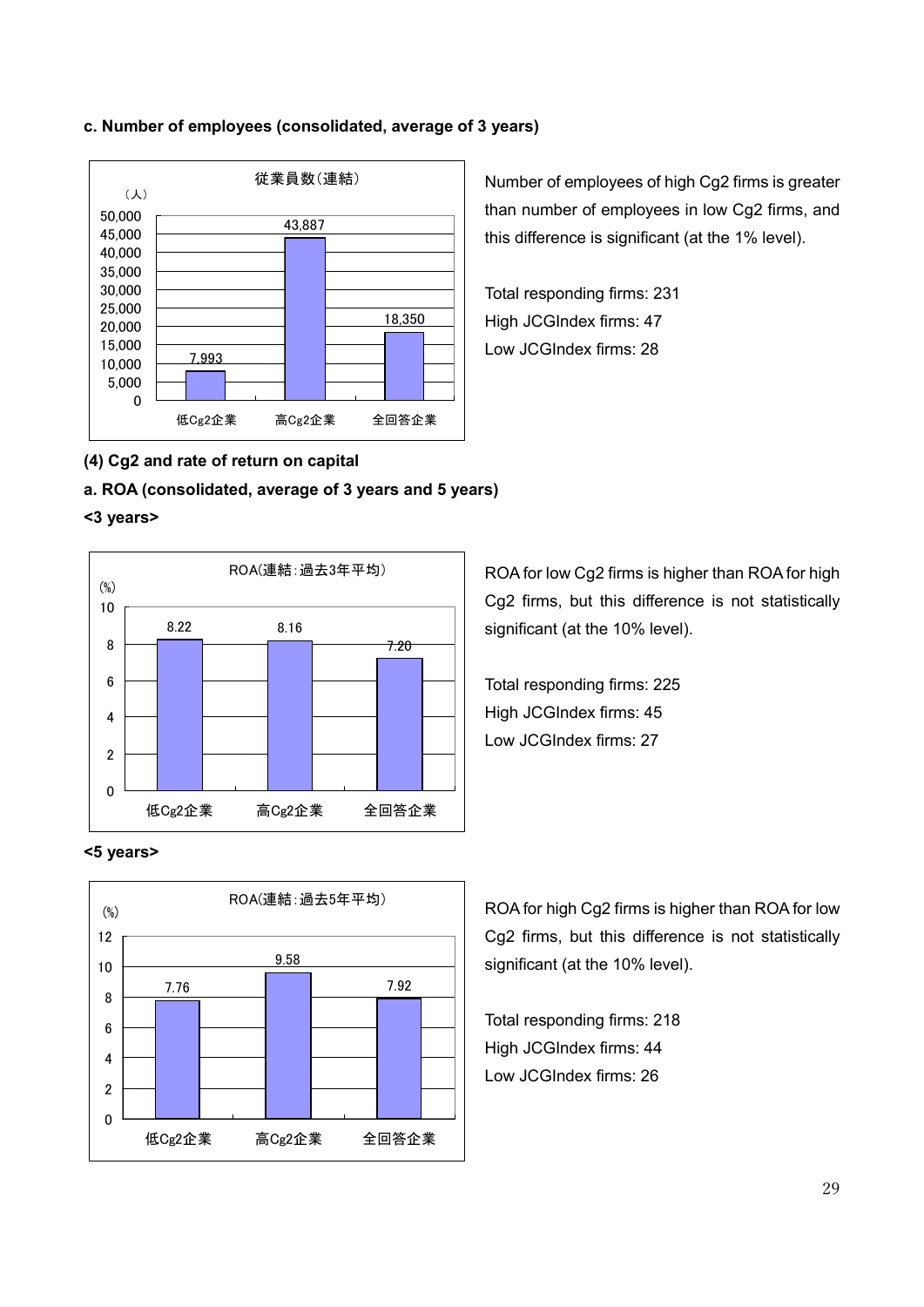#### b. ROE (consolidated, average of 3 years and 5 years)

#### <3 years>



#### <5 years>



ROE for high Cg2 firms is higher than ROE for low Cg2 firms, but this difference is not statistically significant (at the 10% level).

Total responding firms: 225 High JCGIndex firms: 45 Low JCGIndex firms: 27

ROE for high Cg2 firms is higher than ROE for low Cg2 firms, but this difference is not statistically significant (at the 10% level).

Total responding firms: 218 High JCGIndex firms: 44 Low JCGIndex firms: 26

## (5) Cg2 and rate of return on equity investment (average of 3 years and 5 years)

#### <3 years>



Return on common stock for high Cg2 firms is higher than return on common stock for low Cg2 firms, but this difference is not statistically significant (at the 10% level).

Total responding firms: 228 High JCGIndex firms: 50 Low JCGIndex firms: 26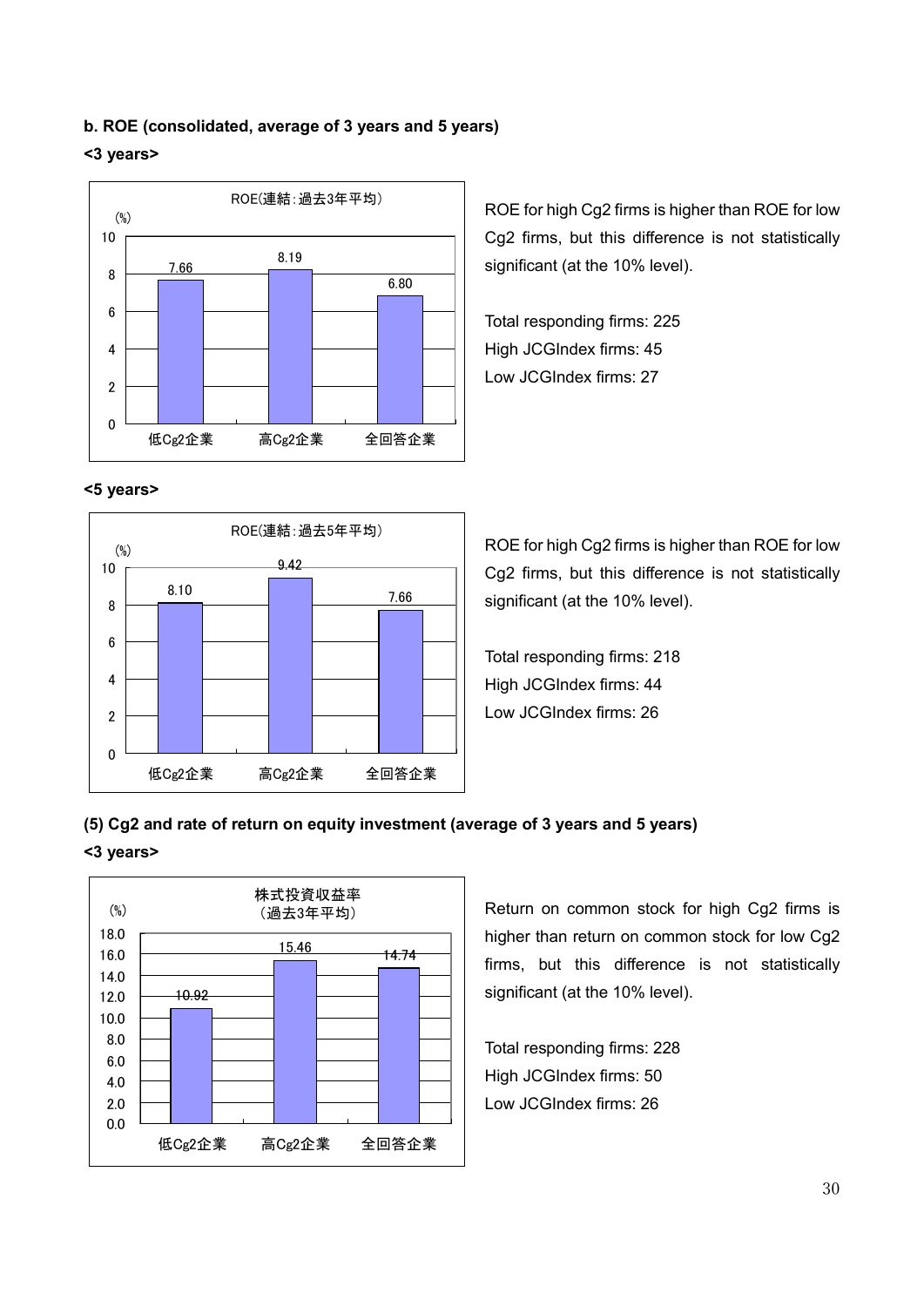#### <5 years>



Return on common stock for high Cg2 firms is higher than return on common stock for low Cg2 firms, but this difference is not statistically significant (at the 10% level).

Total responding firms: 213 High JCGIndex firms: 46 Low JCGIndex firms: 24

#### <adjustment for risk>

The following table shows the betas of high and low Cg2 firms for 3 and 5 years. The difference between betas for the two groups is statistically significant (at the 5% level). The beta for high Cg2 firms is 20% higher than the beta for low Cg2 firms. However, high Cg2 firms do not provide enough return relative to risk; return on common stock for high Cg2 firms is higher than return on common stock for low Cg2 firms, but this difference is not statistically significant (at the 10% level).

|                      | $3$ -year $\beta$ | $5$ -year $\beta$ |
|----------------------|-------------------|-------------------|
| High Cg2 firms       | 0.931             | 1.043             |
| Low Cg2 firms        | 0.743             | 0.845             |
| All responding firms | 0.914             | 0.983             |

#### (6) Cg2 and growth rate in number of employees (consolidated, 3 year)



Growth in employment for low Cg2 firms is higher than growth in employment for high Cg2 firms, but this difference is not statistically significant (at the 10% level).

Total responding firms: 230\* High JCGIndex firms: 47 Low JCGIndex firms: 28 \*1 outlier was removed.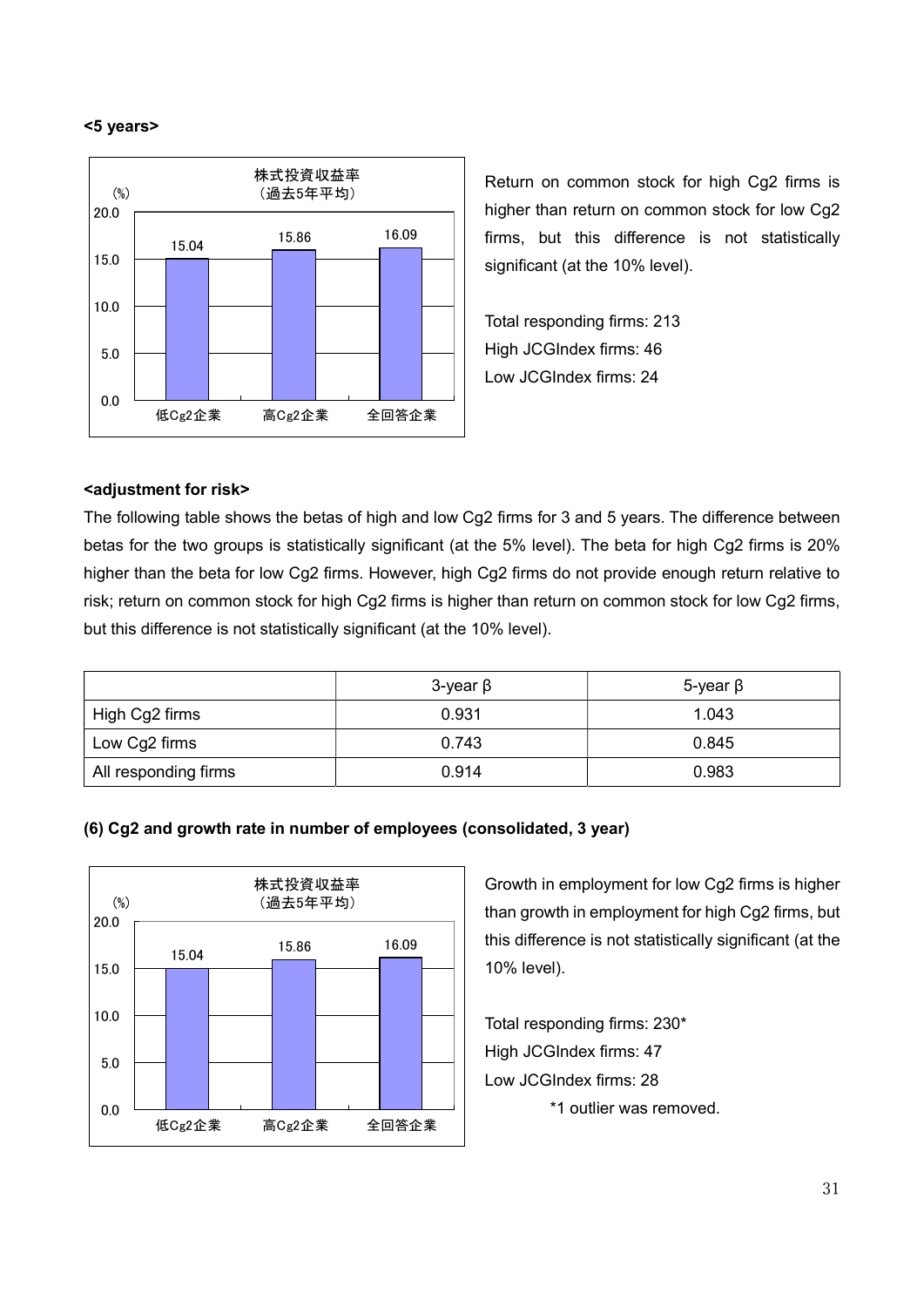## 5. Category III (Management system)

## (1) Distribution of category III score (Cg3), and definition of high and low Cg3 groups

High and low Cg1 firms are defined as follows;

High Cg3 group: 39 firms for which Cg3 is 21 or more

Low Cg3 group: 40 firms for which Cg3 is 13 or less



## Distribution of Cg3

Mean: 17.2, standard deviation: 3.6, maximum, 24, minimum 6

## (2) Cg3 and firm characteristics

a. Foreign ownership ratio



Foreign ownership is higher in high Cg3 firms than in low Cg3 firms, and this difference is statistically significant (at 1% level).

Total responding firms: 235 High JCGIndex firms: 39 Low JCGIndex firms: 35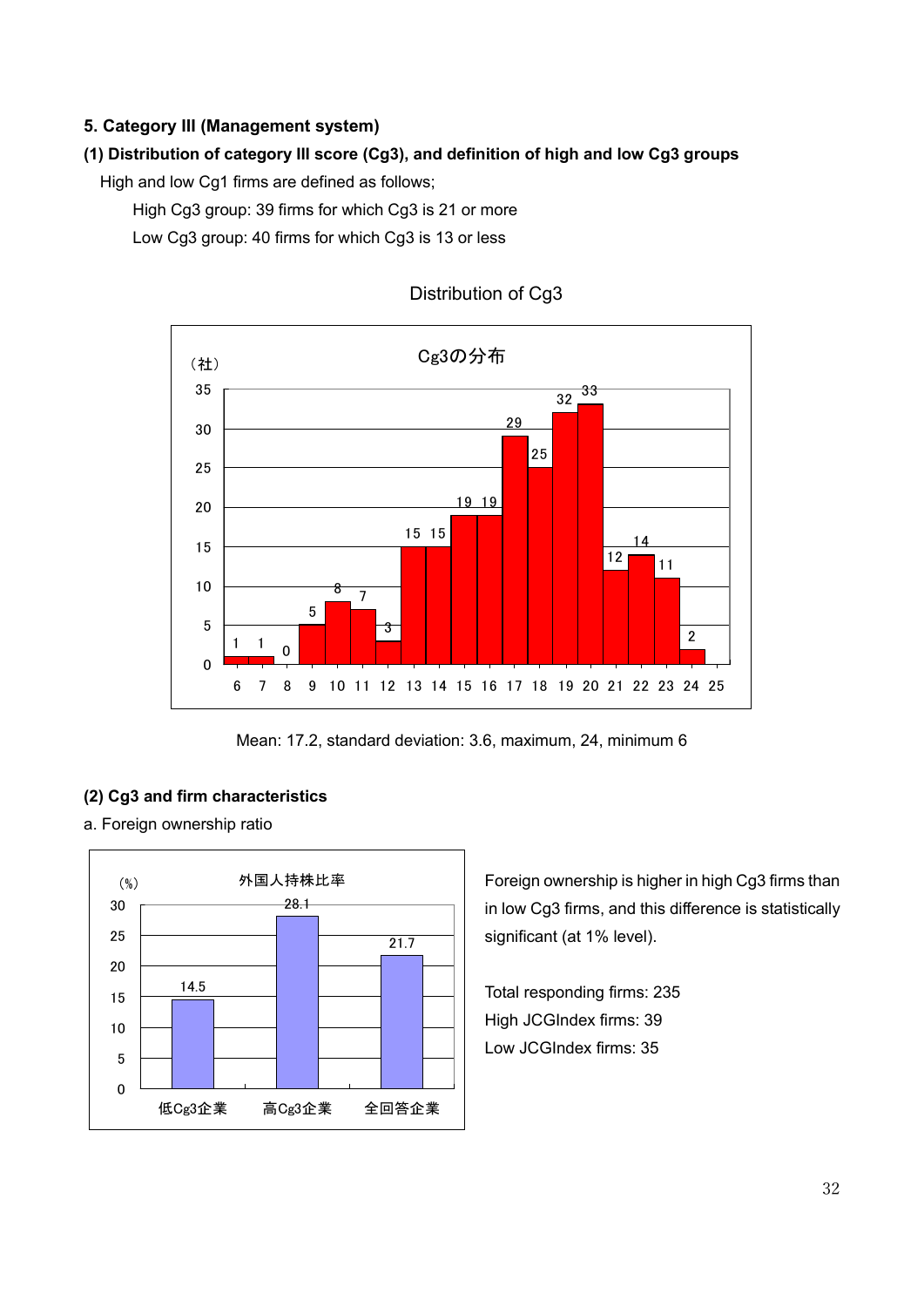#### b. Age of CEO



There is no age difference between CEO's of high Cg3 firms and CEO's of low Cg3 firms.

Total responding firms: 233 High JCGIndex firms: 39 Low JCGIndex firms: 37

## (3) Cg3 and firm size

#### a. Total assets (consolidated, average of 3 years)



b. Total sales (consolidated, average of 3 years)



Total assets of high Cg3 firms are greater than total assets of low Cg3 firms, and this difference is statistically significant (at the 1% level).

Total responding firms: 231 High JCGIndex firms: 37 Low JCGIndex firms: 34

Total sales of high Cg3 firms are greater than total sales of low Cg3 firms, and this difference is statistically significant (at the 1% level).

Total responding firms: 231 High JCGIndex firms: 37 Low JCGIndex firms: 34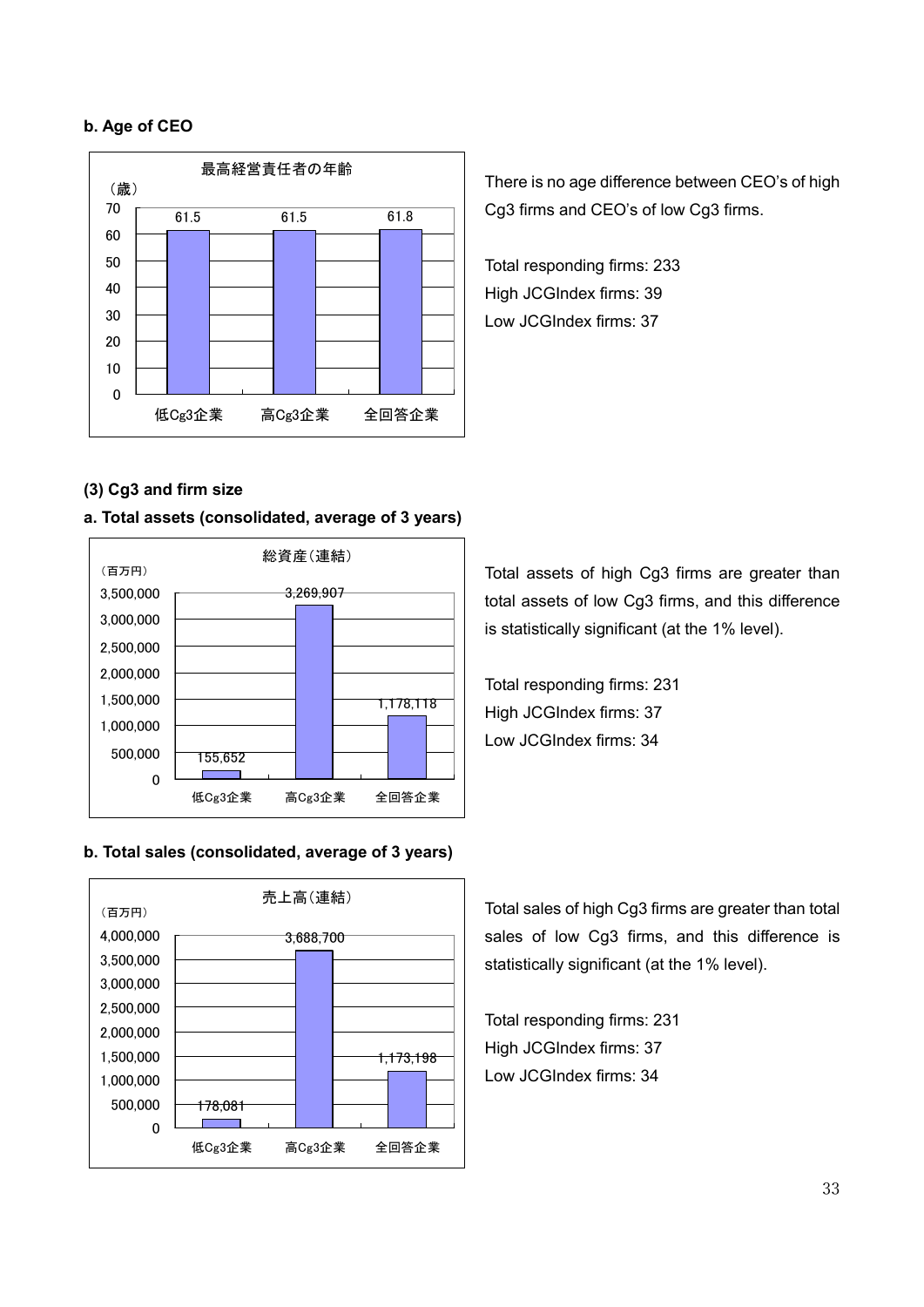#### c. Number of employees (consolidated, average of 3 years)



Number of employees of high Cg3 firms is greater than number of employees in low Cg3 firms, and this difference is statistically significant (at the 1% level).

Total responding firms: 231 High JCGIndex firms: 37 Low JCGIndex firms: 34

- (4) Cg3 and rate of return on capital
- a. ROA (consolidated, 3 years and 5 years)

#### <3 years>



#### <5 years>



ROA for low Cg3 firms is higher than ROA for high Cg3 firms, but this difference is not statistically significant (at the 10% level).

Total responding firms: 225 High JCGIndex firms: 36 Low JCGIndex firms: 34

ROA for low Cg3 firms is higher than ROA for high Cg3 firms, but this difference is not statistically significant (at the 10% level).

Total responding firms: 218 High JCGIndex firms: 35 Low JCGIndex firms: 33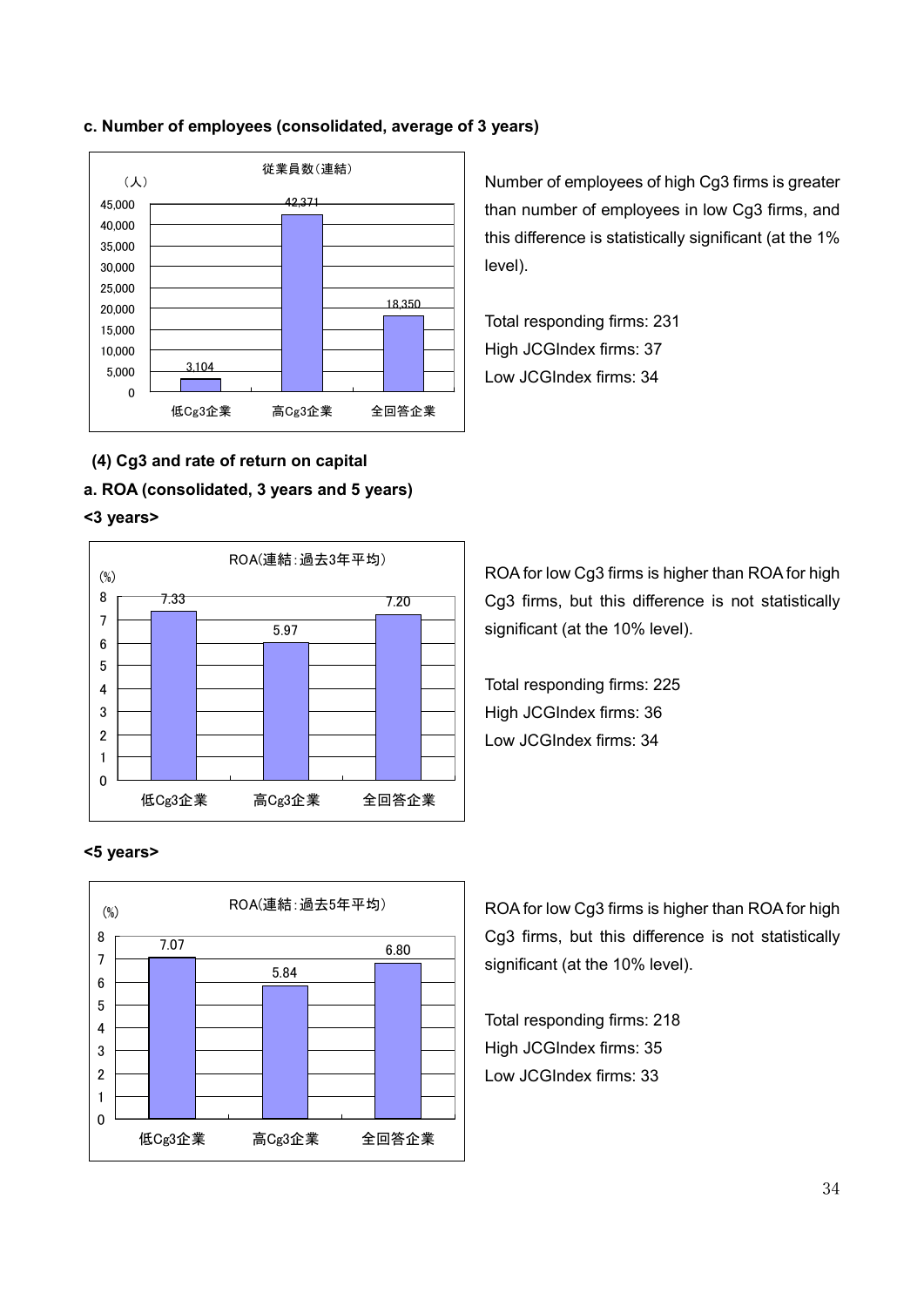#### b. ROE (consolidated, average of 3 years and 5 years)

#### <3 years>



ROE for high Cg3 firms is higher than ROE for low Cg3 firms, but this difference is not statistically significant (at the 10% level).

Total responding firms: 225 High JCGIndex firms: 36 Low JCGIndex firms: 34

#### <5 years>



ROE for high Cg3 firms is higher than ROE for low Cg3 firms, but this difference is not statistically significant (at the 10% level).

Total responding firms: 218 High JCGIndex firms: 35 Low JCGIndex firms: 33

### (5) Cg3 and rate of return on equity investment (3 years and 5 years)

#### <3 years>



Return on common stock for high Cg3 firms is higher than return on common stock for low Cg3 firms, but this difference is not statistically significant (at the 10% level).

Total responding firms: 228 High JCGIndex firms: 38 Low JCGIndex firms: 34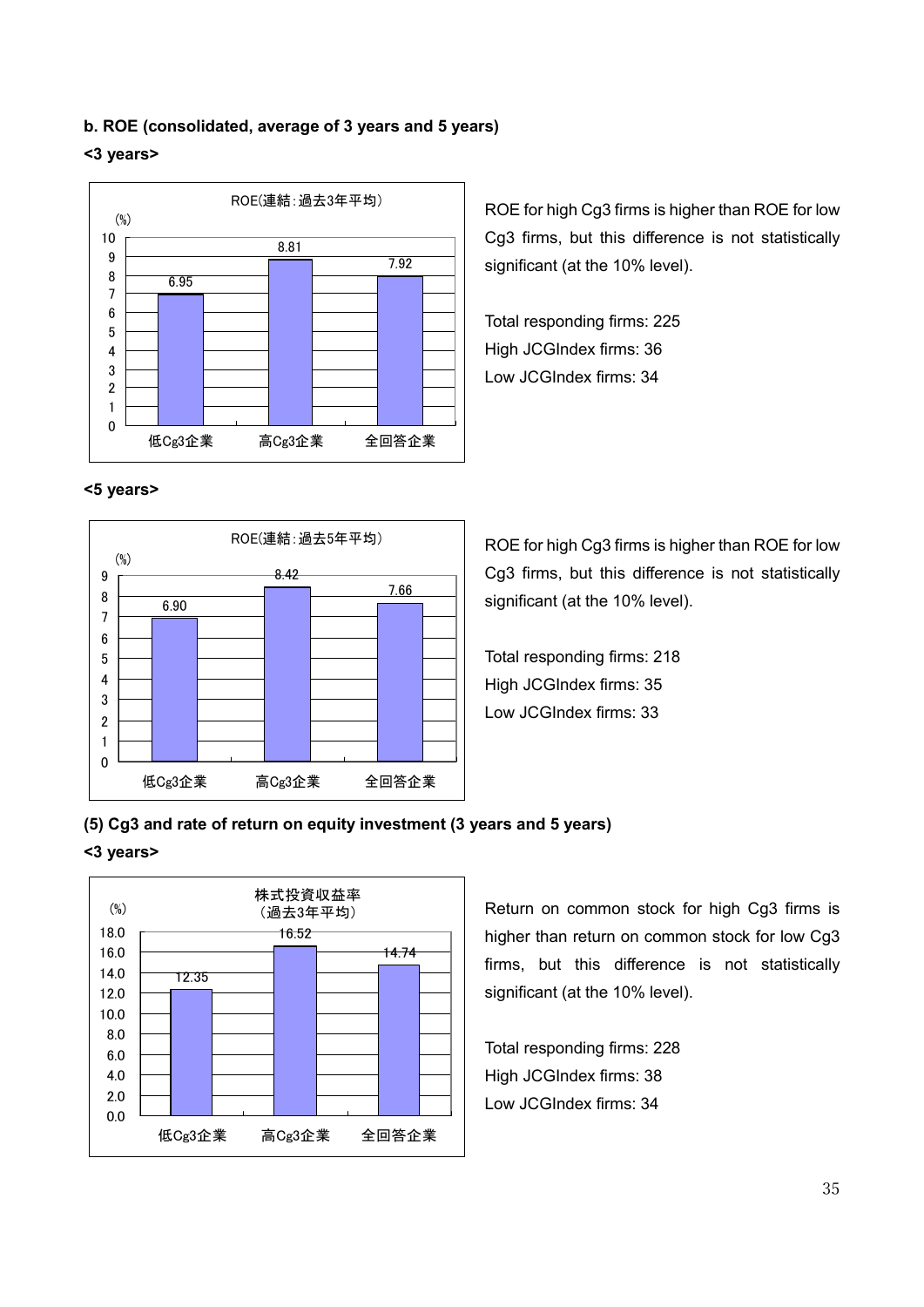#### <5 years>



Return on common stock for high Cg3 firms is higher than return on common stock for low Cg3 firms, but this difference is not statistically significant (at the 10% level).

Total responding firms: 213 High JCGIndex firms: 36 Low JCGIndex firms: 32

#### <adjustment for risk>

The following table shows the betas of high and low Cg3 firms for 3 and 5 years. High Cg3 firms seemingly provide higher return and higher risk than low Cg3 firms. However, the difference between betas for the two groups is not statistically significant (at the 10% level), and difference in return on common stock is not statistically significant, either (at the 10% level).

|                      | $3$ -year $\beta$ | $5$ -year $\beta$ |  |
|----------------------|-------------------|-------------------|--|
| High Cg3 firms       | 0.972             | 1.092             |  |
| Low Cg3 firms        | 0.911             | 1.046             |  |
| All responding firms | 0.914             | 0.983             |  |





Growth in employment for high Cg3 firms is higher than growth in employment for low Cg3 firms, but this difference is not statistically significant (at the 10% level).

Total responding firms: 230\* High JCGIndex firms: 37 Low JCGIndex firms: 34 \*1 outlier was removed.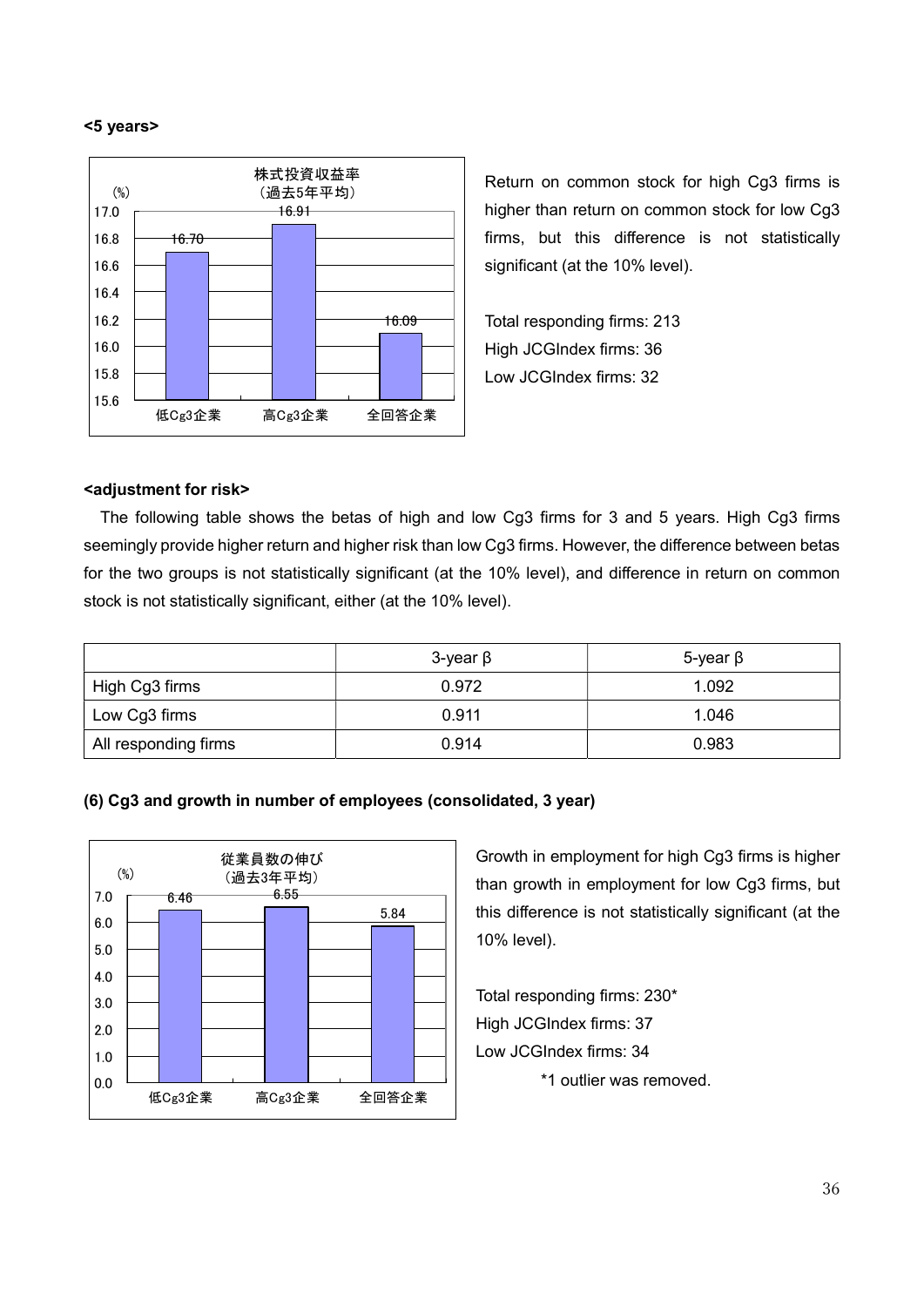## 6. Category IV (Transparency and communication with shareholders)

## (1) Distribution of category IV score (Cg49, and definition of high and low Cg4 firms

High and low Cg4 firms are defined as follows;

High Cg4 group: 32 firms for which Cg4 is 18 or over

Low Cg4 group: 41 firms for which Cg4 is 9 or under



## Distribution of Cg4

Mean: 13.4, standard deviation: 3.7, maximum, 19, minimum 3

#### (2) Cg4 and firm characteristics

### a. Foreign ownership ratio



Foreign ownership is higher in high Cg4 firms than in low Cg4 firms, and this difference is statistically significant (at the 1% level).

Total responding firms: 235 High JCGIndex firms: 31 Low JCGIndex firms: 36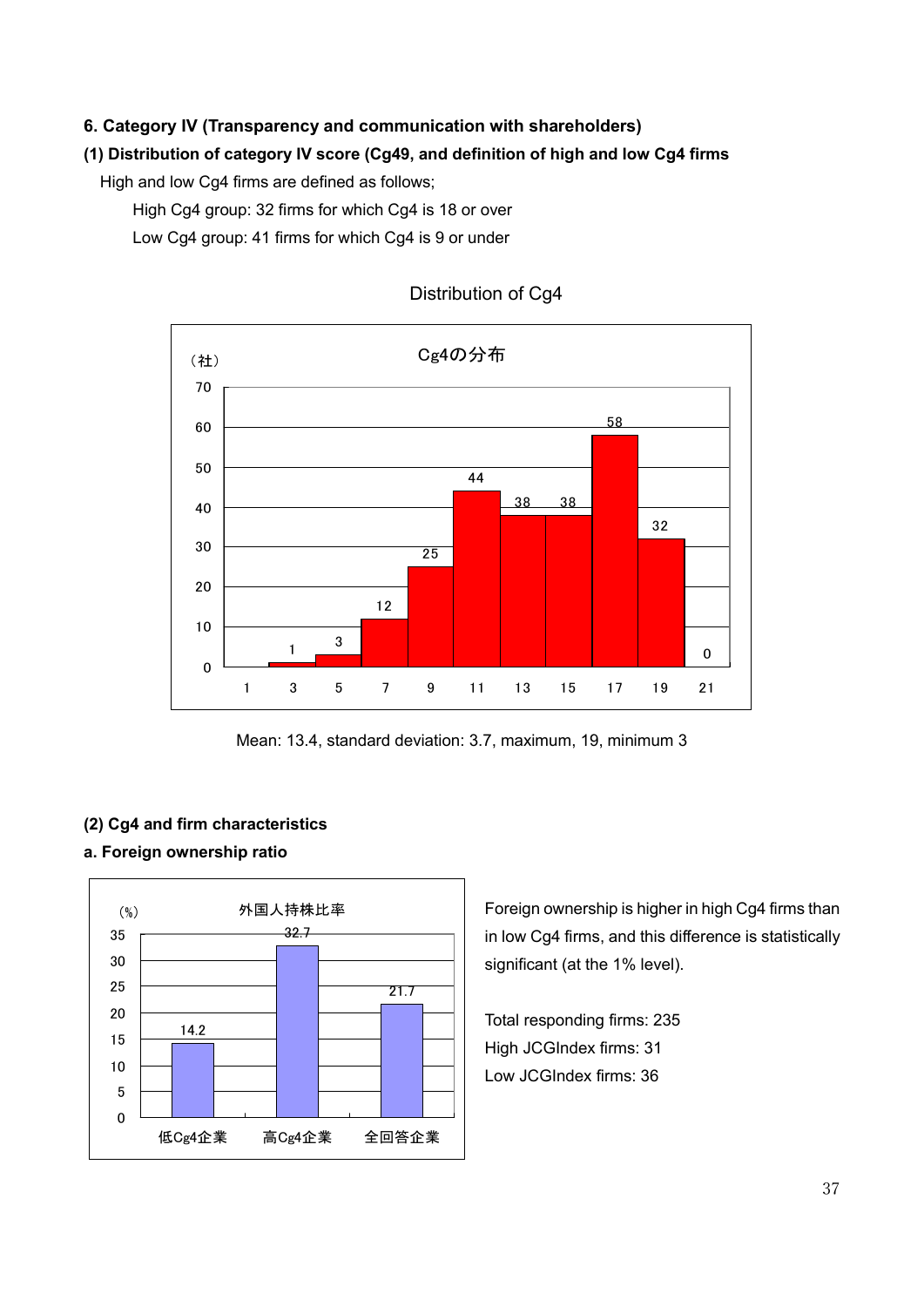#### b. Age of CEO



The CEOs of high Cg4 firms are older than CEOs of low Cg4 firms, but this difference is not statistically significant (at the 10% level).

Total responding firms: 233 High JCGIndex firms: 31 Low JCGIndex firms: 38

## (3) Cg4 and firm size

#### a. Total assets (consolidated, average of 3 years)



#### b. Total sales (consolidated, average of 3 years)



Total assets of high Cg4 firms are greater than total assets of low Cg4 firms, and this difference is statistically significant (at the 1% level).

Total responding firms: 231 High JCGIndex firms: 30 Low JCGIndex firms: 38

Total sales of high Cg4 firms are greater than total sales of low Cg4 firms, and this difference is statistically significant (at the 1% level).

Total responding firms: 231 High JCGIndex firms: 30 Low JCGIndex firms: 38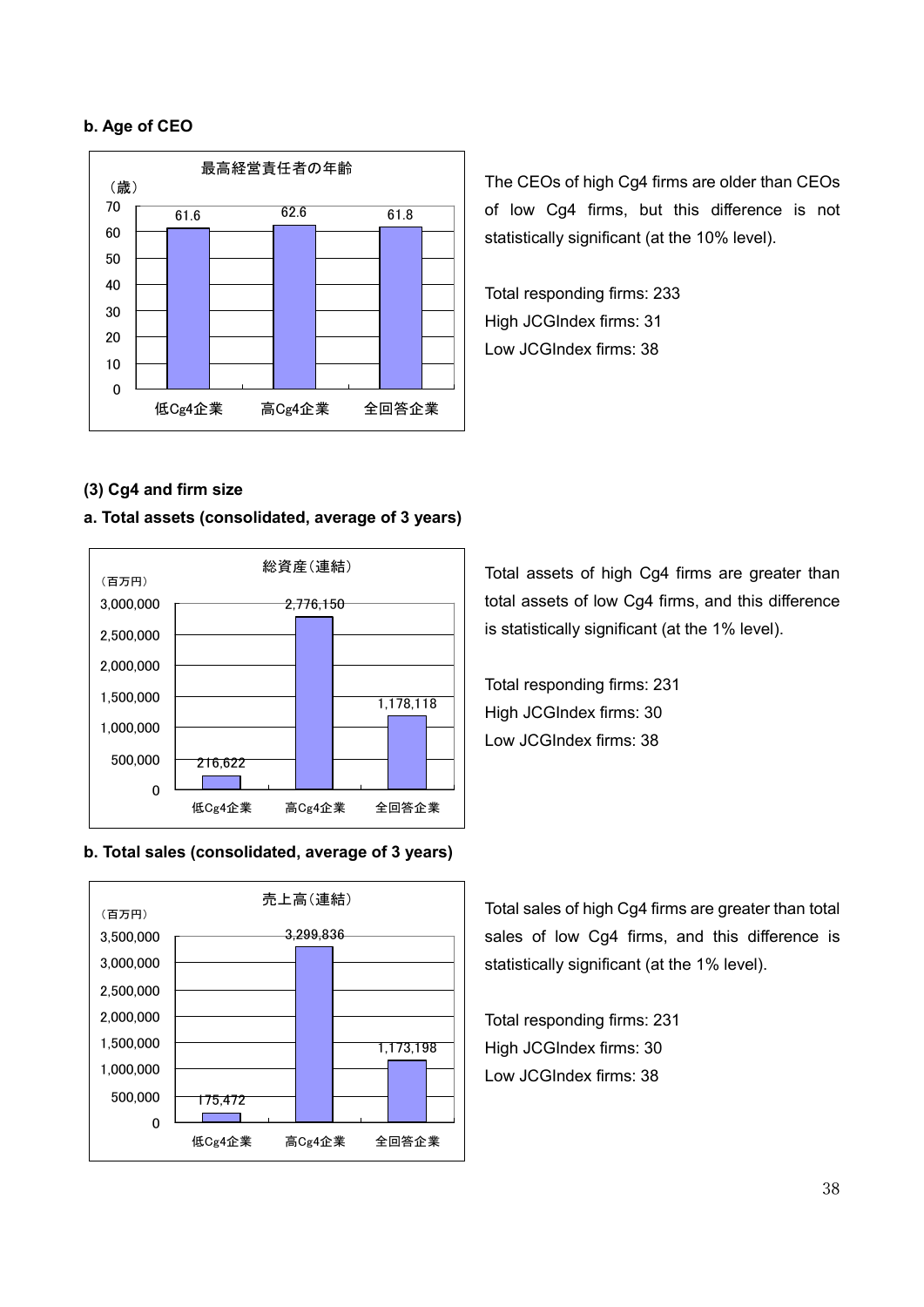#### c. Number of employees (consolidated, average of 3 years)



Number of employees of high Cg4 firms is greater than number of employees in low Cg4 firms, and this difference is statistically significant (at the 1% level).

Total responding firms: 231 High JCGIndex firms: 30 Low JCGIndex firms: 38

## (4) Cg4 and rate of return on capital

## a. ROA (consolidated, average of 3 years and 5 years)

#### <3 years>



ROA for high Cg4 firms is higher than ROA for low Cg4 firms, and this difference is statistically significant (at the 5% level).

Total responding firms: 225 High JCGIndex firms: 29 Low JCGIndex firms: 38

#### <5 years>



ROA for high Cg4 firms is higher than ROA for low Cg4 firms, and this difference is statistically significant (at the 10% level).

Total responding firms: 218 High JCGIndex firms: 27 Low JCGIndex firms: 38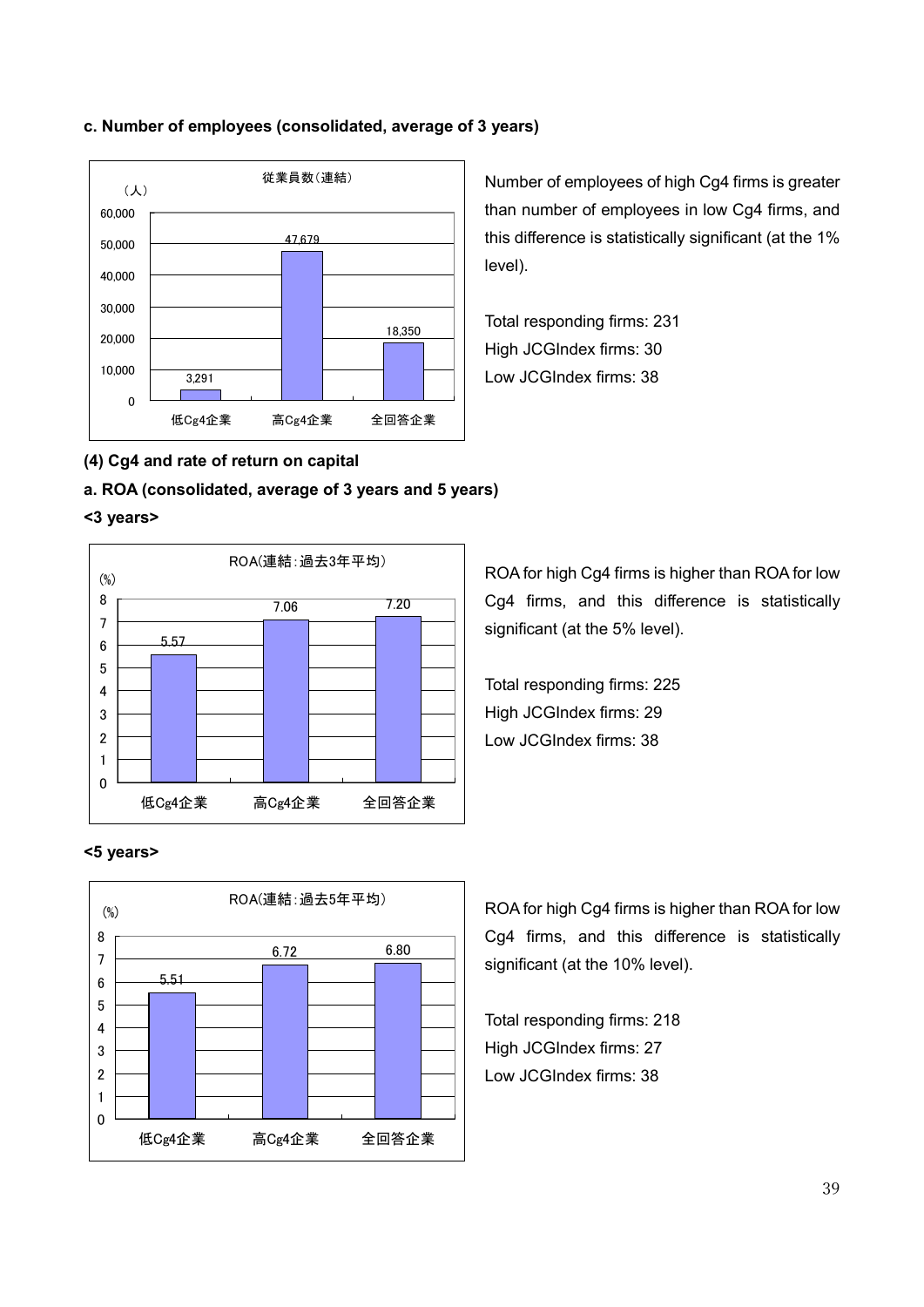#### b. ROE (consolidated, average of 3 years and 5 years)

#### <3 years>



<5 years>



ROE for high Cg4 firms is higher than ROE for low Cg4 firms, and this difference is statistically significant (at the 1% level).

| Total responding firms: | 225 |
|-------------------------|-----|
| High JCGIndex firms:    | 29  |
| Low JCGIndex firms:     | 38  |

ROE for high Cg4 firms is higher than ROE for low Cg4 firms, and this difference is statistically significant (at the 1% level).

Total responding firms: 218 High JCGIndex firms: 27 Low JCGIndex firms: 38

## (5) Cg4 and rate of return on equity investment (average of 3 years and 5 years)

#### <3 years>



Return on common stock for high Cg4 firms is higher than return on common stock for low Cg4 firms, but this difference is not statistically significant (at the 10% level).

Total responding firms: 228 High JCGIndex firms: 31 Low JCGIndex firms: 37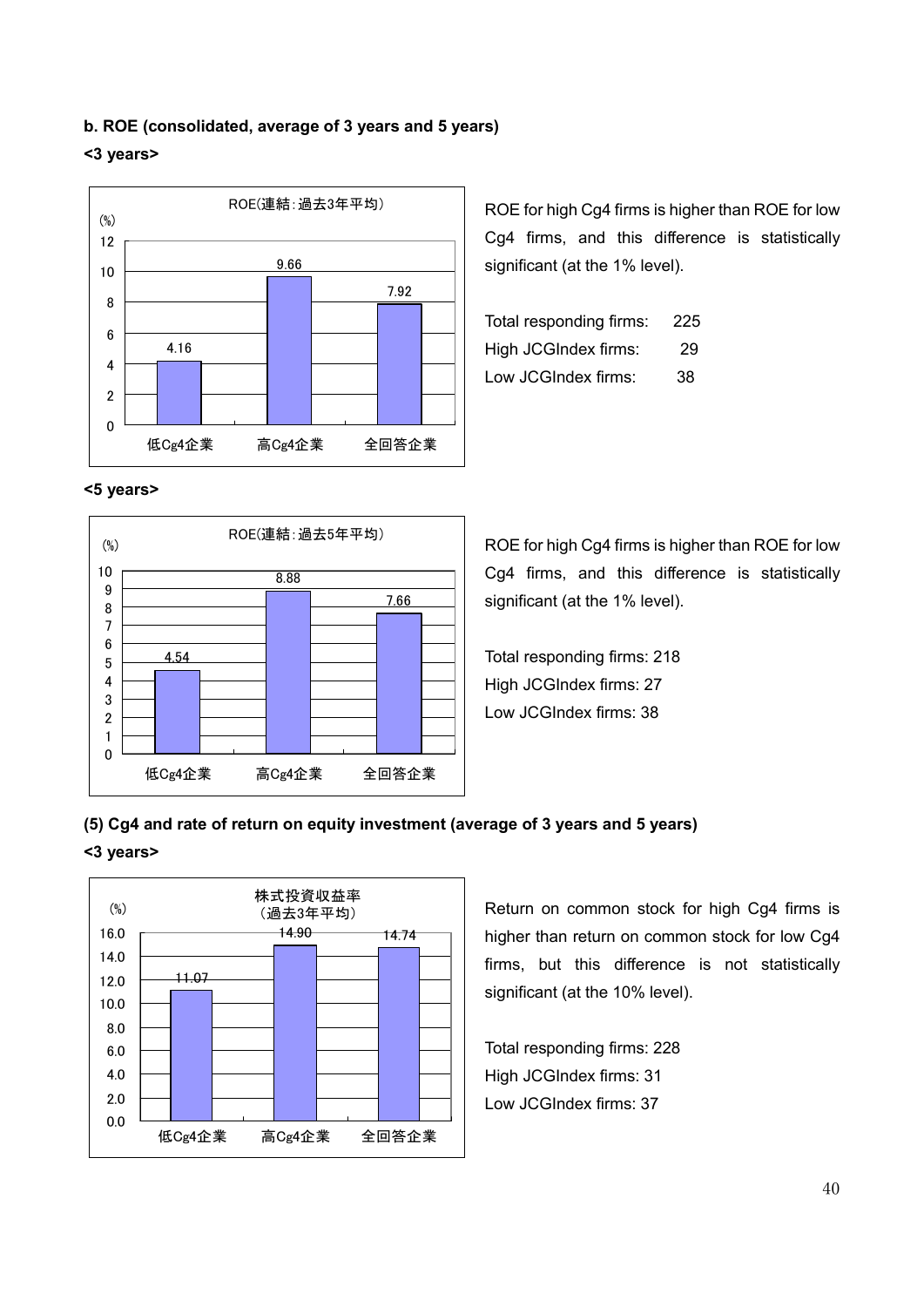#### <5 years>



Return on common stock for low Cg4 firms is higher than return on common stock for high Cg4 firms, but this difference is not statistically significant (at the 10% level).

Total responding firms: 213 High JCGIndex firms: 28 Low JCGIndex firms: 36

#### <adjustment for risk>

The following table shows the betas of high and low Cg4 firms for 3 and 5 years. The difference between betas for the two groups is statistically significant for both 3 and 5 years (at the 1% level). The beta for high Cg4 firms is higher than the beta for low Cg4 firms. However, high Cg4 firms do not provide enough return relative to risk; the difference in return on common stock is not statistically significant (at the 10% level).

|                      | $3$ -year $\beta$ | $5$ -year $\beta$ |  |
|----------------------|-------------------|-------------------|--|
| High Cg4 firms       | 1.012             | 1.054             |  |
| Low Cg4 firms        | 0.959             | 1.036             |  |
| All responding firms | 0.914             | 0.983             |  |





Growth in employment for high Cg4 firms is higher than growth in employment for low Cg4 firms, but this difference is not statistically significant (at the 10% level).

Total responding firms: 230\* High JCGIndex firms: 30 Low JCGIndex firms: 38 \*1 outlier was removed.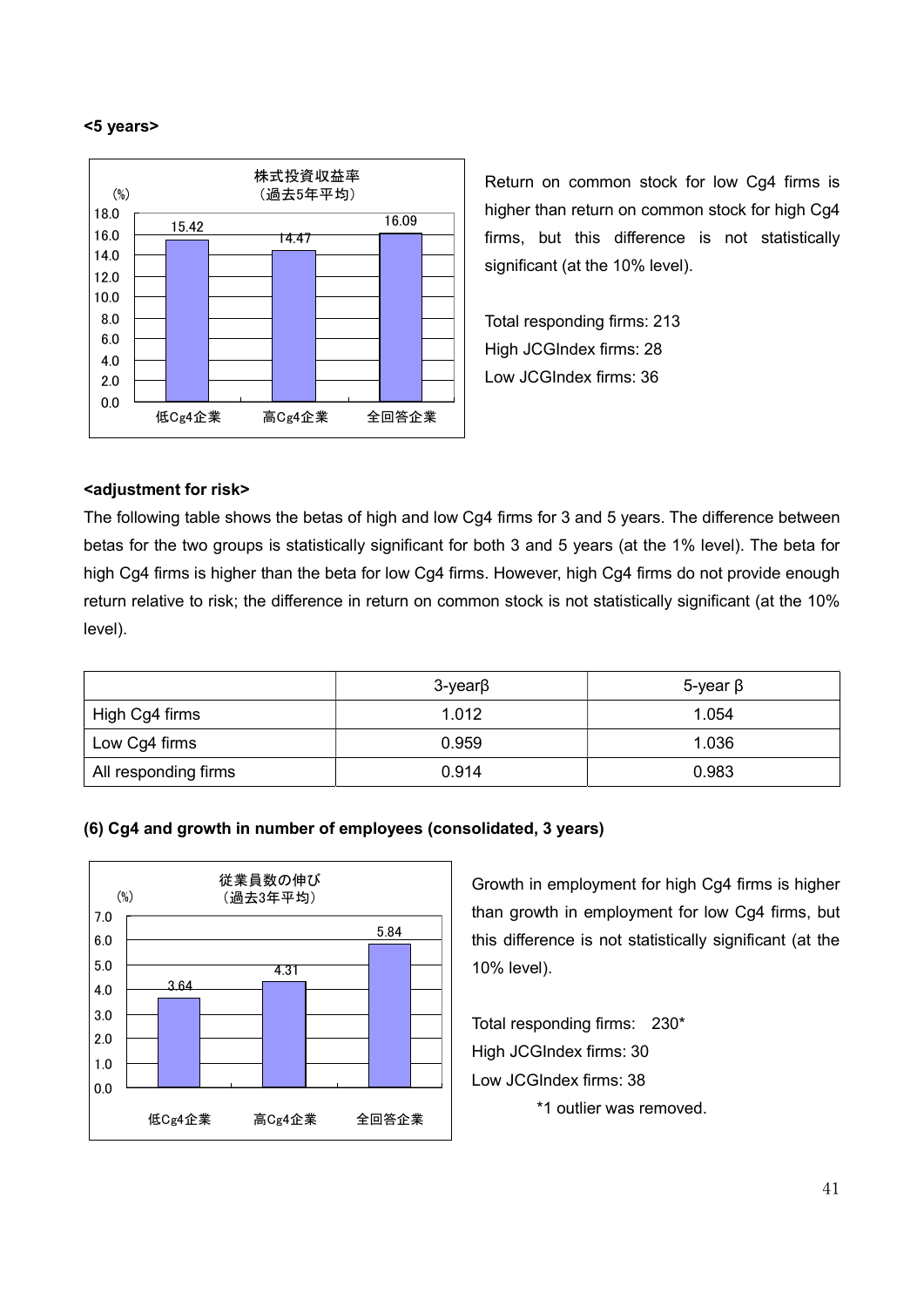#### Concluding Remarks

Over 7 consecutive years, a total of 778 firms have responded to the JCGIndex survey. In each year, these responses have shown a clear relationship between the JCGIndex and firm performance. High JCGIndex firms enjoy superior performance to low JCGIndex firms. The closer a firm's governance system is to the JCGR corporate governance model, the more value it provides to its shareholders.

 However, high JCGIndex firms do not necessarily provide better performance to shareholders. In a given year, low JCGIndex firms are better than high JCGIndex firms in terms of some indicators.

 One possible explanation is that firms that have recently been experiencing poor performance have embarked on governance reforms. As a result, the high JCGIndex group mixes firms that have excellent performance and governance with troubled firms that have recently revised their governance systems. We are conducting further research to better understand this phenomenon.

 When evaluating the results, it is necessary to keep the following in mind: First, these results reflect past performance and do not necessarily mean a future relationship. Second, while the sample size of 251 is in itself is not small, it represents only 15% of the about 1,700 Tokyo First Section listed firms. However, over seven years, we have found very similar results among different sets of responding firms. This suggests that while the annual sample size has been small, our findings are robust. Third, the relationship between the JCGIndex and financial results that we show here is correlation, and not causation, and further research is necessary to establish causal relationships.

 We JCGR, an NPO operated by unpaid staff, greatly owe to donors who have a profound understanding on corporate governance. We are all the more obliged to maximize your kind support by continuing the Corporate Governance Survey so that we can offer ever more convincing proposals underpinned by the accumulation of data.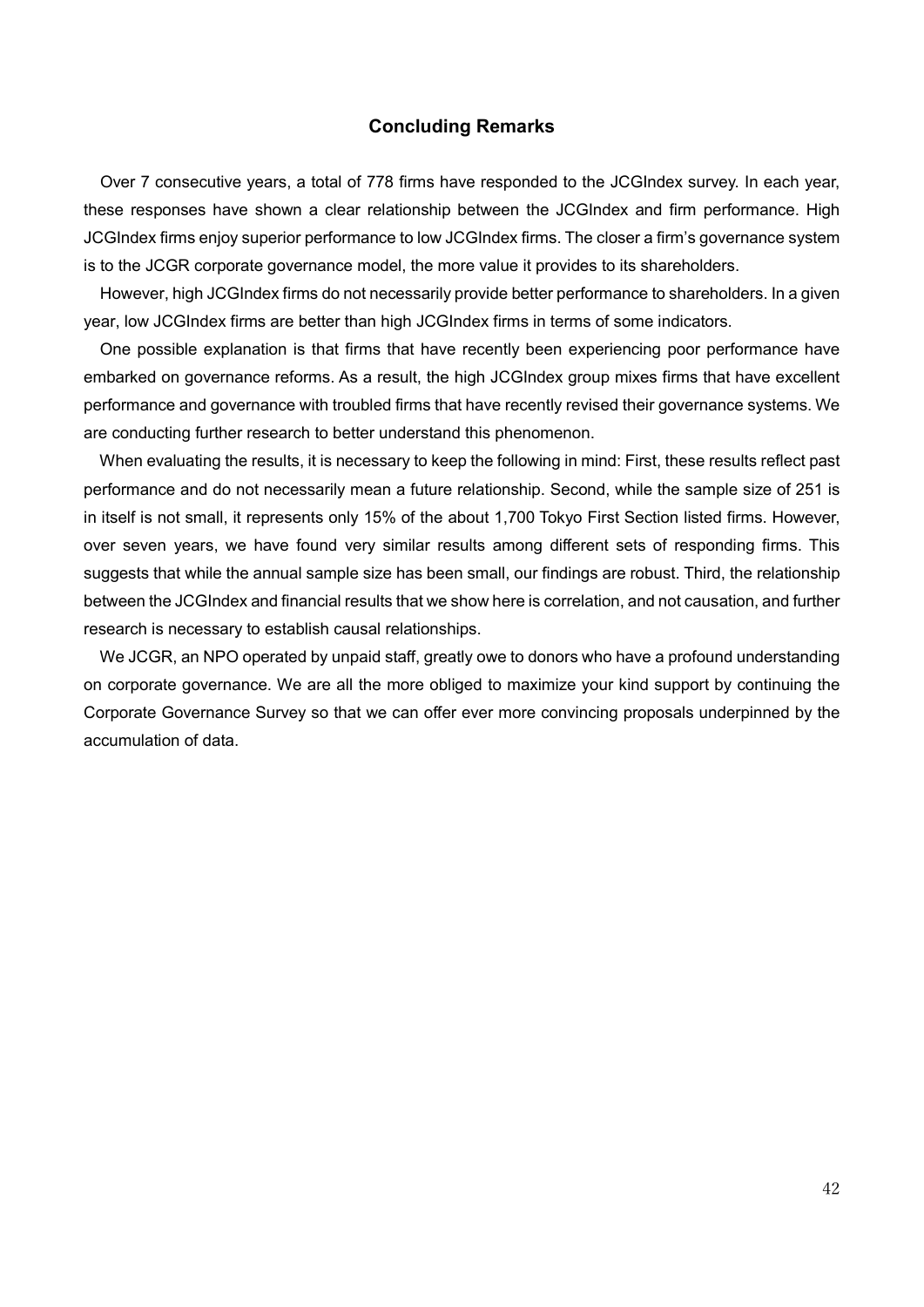## (Note) An explanation of the data used for analysis

- 1. Industry classifications Tokyo Stock Exchange industry classifications
- 2. Financial data

Source: NEEDS (Nikkei Shinbunsha data bank)

Firms covered: Tokyo Stock Exchange First Section firms (1,754 firms as of November 18, 2008). Items: Total assets, sales, number of employees, ROA, ROE (firm-based and consolidated) Period: January 2003 to December 2007

3. Return on common stock

Source: Nihon Shoken Keizei Kenkyusho 2007 Kabushiki Toshi Shueki Ritsu Firms covered: Tokyo Stock Exchange First Section firms (1,754 firms as of November 18, 2008). Items: Monthly returns on individual stock and market Period: January 2003 to December 2007

4. Beta

Calculated by Fujitsu Research Institute Source: Toyo Keizai Inc., "Stock Price CD-ROM 2007"

5. Calculation of characteristics of the responding firms

Average, minimum, maximum and standard deviation of the responded firms were compared with those of the Tokyo Stock Exchange First Section firms, based on consolidated financial data for the previous 3 or 5 years.